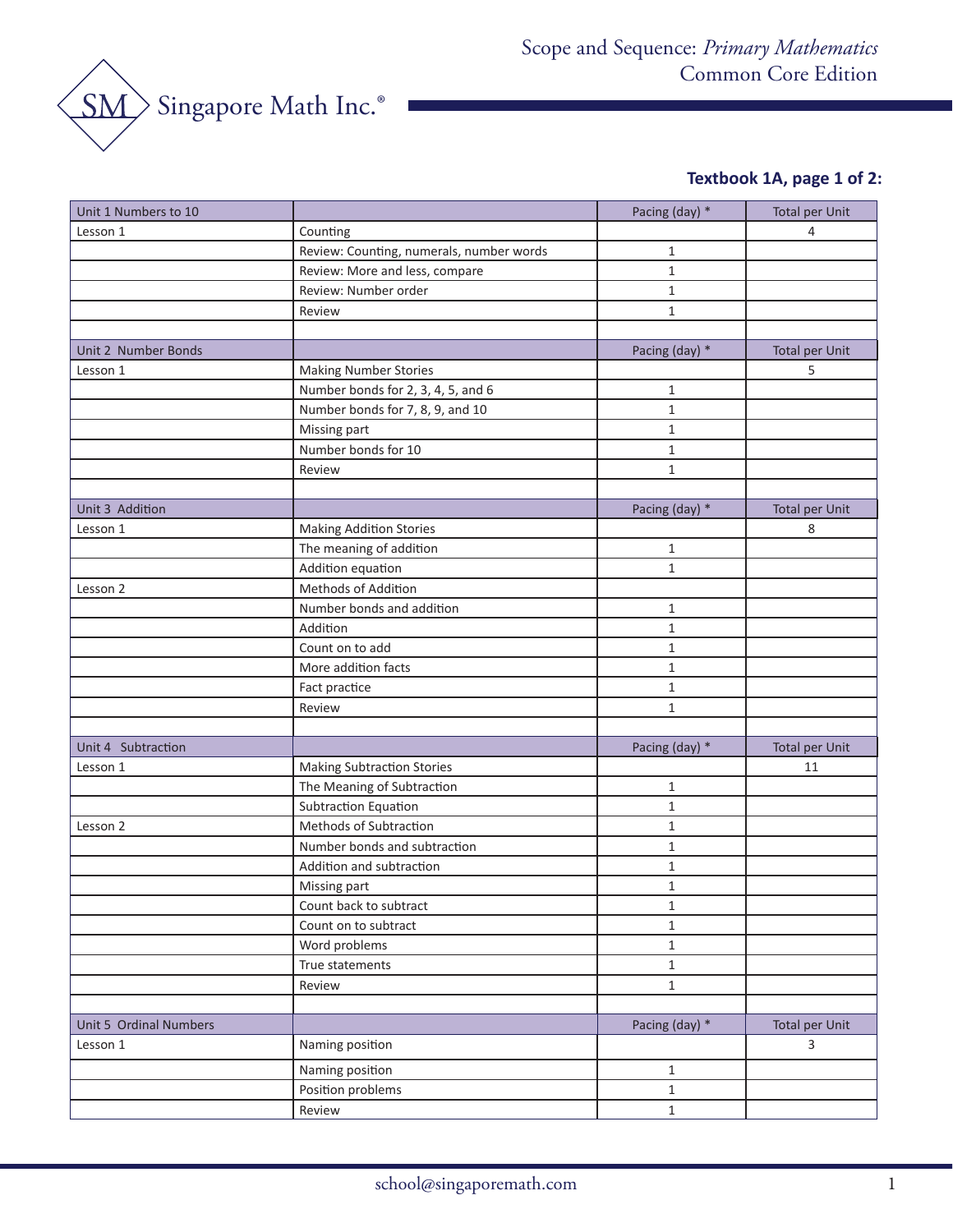

# **Textbook 1A, page 2 of 2:**

| Unit 6 Numbers to 20            |                                   | Pacing (day)   | <b>Total per Unit</b> |
|---------------------------------|-----------------------------------|----------------|-----------------------|
| Lesson 1                        | <b>Counting and Comparing</b>     |                | 13                    |
|                                 | Counting to 20                    | 1              |                       |
|                                 | Tens and ones                     | $\mathbf{1}$   |                       |
|                                 | Compare numbers                   | $\mathbf{1}$   |                       |
| Lesson 2                        | Addition and Subtraction          | 3              |                       |
|                                 | Add by making a ten               | $\mathbf{1}$   |                       |
|                                 | Add single digits                 | $1\,$          |                       |
|                                 | Add within 20                     | $\mathbf{1}$   |                       |
|                                 | Subtract ones                     | $1\,$          |                       |
|                                 | Subtract from a ten               | $1\,$          |                       |
|                                 | Count on or back                  | $\mathbf{1}$   |                       |
|                                 | Review                            | $\mathbf{1}$   |                       |
|                                 |                                   |                |                       |
| Unit 7 Shapes                   |                                   | Pacing (day) * | <b>Total per Unit</b> |
| Lesson 1                        | <b>Common Shapes</b>              | 1              | 7                     |
|                                 | Common shapes                     | 1              |                       |
|                                 | Flat surfaces, corners, and sides | $1\,$          |                       |
|                                 | Sort shapes                       | $\mathbf{1}$   |                       |
|                                 | Identify patterns based on shapes | $\mathbf{1}$   |                       |
|                                 | Combine shapes                    | $\mathbf{1}$   |                       |
|                                 | Review                            | $\mathbf{1}$   |                       |
|                                 |                                   |                |                       |
| Unit 8 Length                   |                                   | Pacing (day) * | <b>Total per Unit</b> |
| Lesson 1                        | Compare lengths                   |                | 6                     |
|                                 | Compare lengths                   | 3              |                       |
| Lesson 2                        | Measuring Length                  |                |                       |
|                                 | Estimate and measure length       | $\mathbf 2$    |                       |
|                                 | Review                            | $\mathbf{1}$   |                       |
|                                 |                                   |                |                       |
| <b>Unit 9 Comparing Numbers</b> |                                   | Pacing (day) * | <b>Total per Unit</b> |
| Lesson 1                        | <b>Comparing Numbers</b>          |                | 4                     |
|                                 | Review: Comparing numbers         | 1              |                       |
| Lesson 2                        | Comparison by Subtraction         |                |                       |
|                                 | Compare two sets by subtraction   | 1              |                       |
|                                 | Word problems                     | $\mathbf 1$    |                       |
|                                 | Review                            | $\mathbf{1}$   |                       |
|                                 |                                   |                |                       |
| Unit 10 Graphs                  |                                   | Pacing (day) * | <b>Total per Unit</b> |
| Lesson 1                        | Graphs                            |                | 5                     |
|                                 | Picture graphs                    | $\overline{2}$ |                       |
|                                 | Bar graphs                        | $\overline{2}$ |                       |
|                                 | Review                            | $\mathbf 1$    |                       |
|                                 |                                   |                |                       |
|                                 |                                   |                |                       |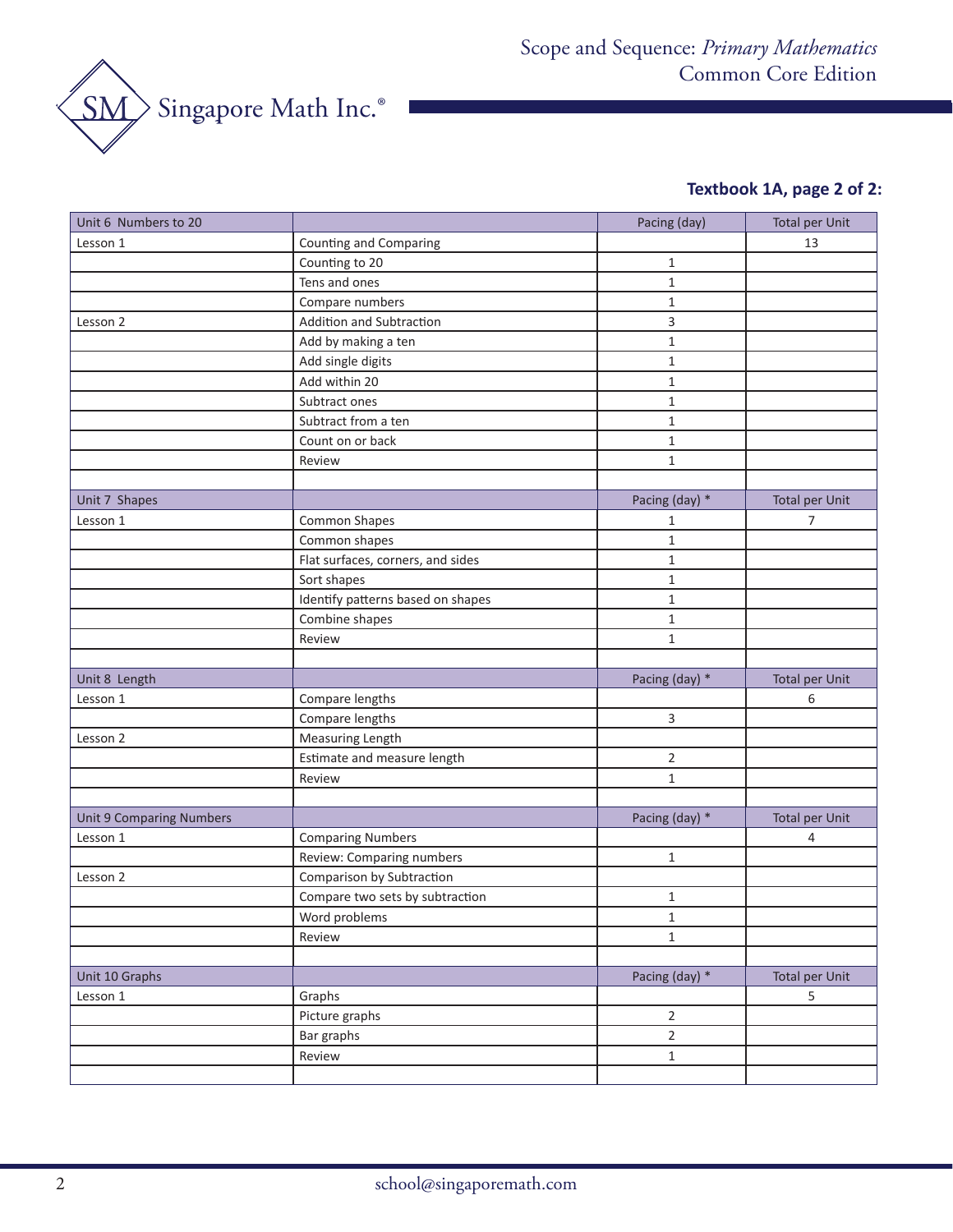

# **Textbook 1B, page 1 of 2:**

| Unit 11 Numbers to 40      |                                               | Pacing (day) * | <b>Total per Unit</b> |
|----------------------------|-----------------------------------------------|----------------|-----------------------|
| Lesson 1                   | Counting                                      |                | 23                    |
|                            | Count to 40 by making groups of tens          | $\mathbf{1}$   |                       |
|                            | Number bonds for tens and ones                | $\mathbf{1}$   |                       |
|                            | Number order                                  | $\mathbf{1}$   |                       |
| Lesson 2                   | Tens and Ones                                 |                |                       |
|                            | 2-digit numbers as tens and ones              | $\mathbf{1}$   |                       |
|                            | Count on or count back 1 or 10                | $\mathbf{1}$   |                       |
| Lesson 3                   | <b>Comparing Numbers</b>                      | 2              |                       |
| Lesson 4                   | <b>Addition and Subtraction</b>               | 3              |                       |
|                            | Add or subtract a 1-digit number, no renaming | $\mathbf{1}$   |                       |
|                            | Add or subtract ones or tens                  | $\mathbf{1}$   |                       |
|                            | Add or subtract 1, 2, or 3                    | $\mathbf{1}$   |                       |
|                            | Make the next ten                             | $\mathbf{1}$   |                       |
|                            | Add using addition facts                      | $\mathbf{1}$   |                       |
|                            | Subtract ones from tens                       | $\mathbf{1}$   |                       |
|                            | Subtract from a ten                           | $\mathbf{1}$   |                       |
|                            | Subtract by renaming                          | 1              |                       |
| Lesson 5                   | <b>Adding Three Numbers</b>                   | $\overline{2}$ |                       |
|                            | Add three numbers                             | $\overline{2}$ |                       |
|                            | Review                                        | $\mathbf{1}$   |                       |
|                            |                                               |                |                       |
| Unit 12 Multiplication     |                                               | Pacing (day) * | <b>Total per Unit</b> |
| Lesson 1                   | <b>Adding Equal Groups</b>                    | 1              | 7                     |
|                            | Put the same number in each group             | $\mathbf{1}$   |                       |
|                            | Make groups with the same number              | $\mathbf{1}$   |                       |
| Lesson 2                   | <b>Making Multiplication Stories</b>          |                |                       |
|                            | Write multiplication stories                  | $\mathbf{1}$   |                       |
| Lesson 3                   | Multiplication Within 40                      |                |                       |
|                            | Multiply within 40                            | $\mathbf{1}$   |                       |
|                            | Arrays and multiplication                     | $\mathbf{1}$   |                       |
|                            | Review                                        | $\mathbf{1}$   |                       |
|                            |                                               |                |                       |
| Unit 13 Division           |                                               | Pacing (day) * | <b>Total per Unit</b> |
| Lesson 1                   | Sharing and Grouping                          |                | 3                     |
|                            | Divide by sharing                             | $\mathbf{1}$   |                       |
|                            | Divide by grouping                            | $\mathbf{1}$   |                       |
|                            | Review                                        | $\mathbf{1}$   |                       |
|                            |                                               |                |                       |
| Unit 14 Halves and Fourths |                                               | Pacing (day)   | <b>Total per Unit</b> |
| Lesson 1                   | Making Halves and Fourths                     | 1              | 4                     |
|                            | Recognize halves and fourths                  | $\overline{2}$ |                       |
|                            | Review                                        | $\mathbf 1$    |                       |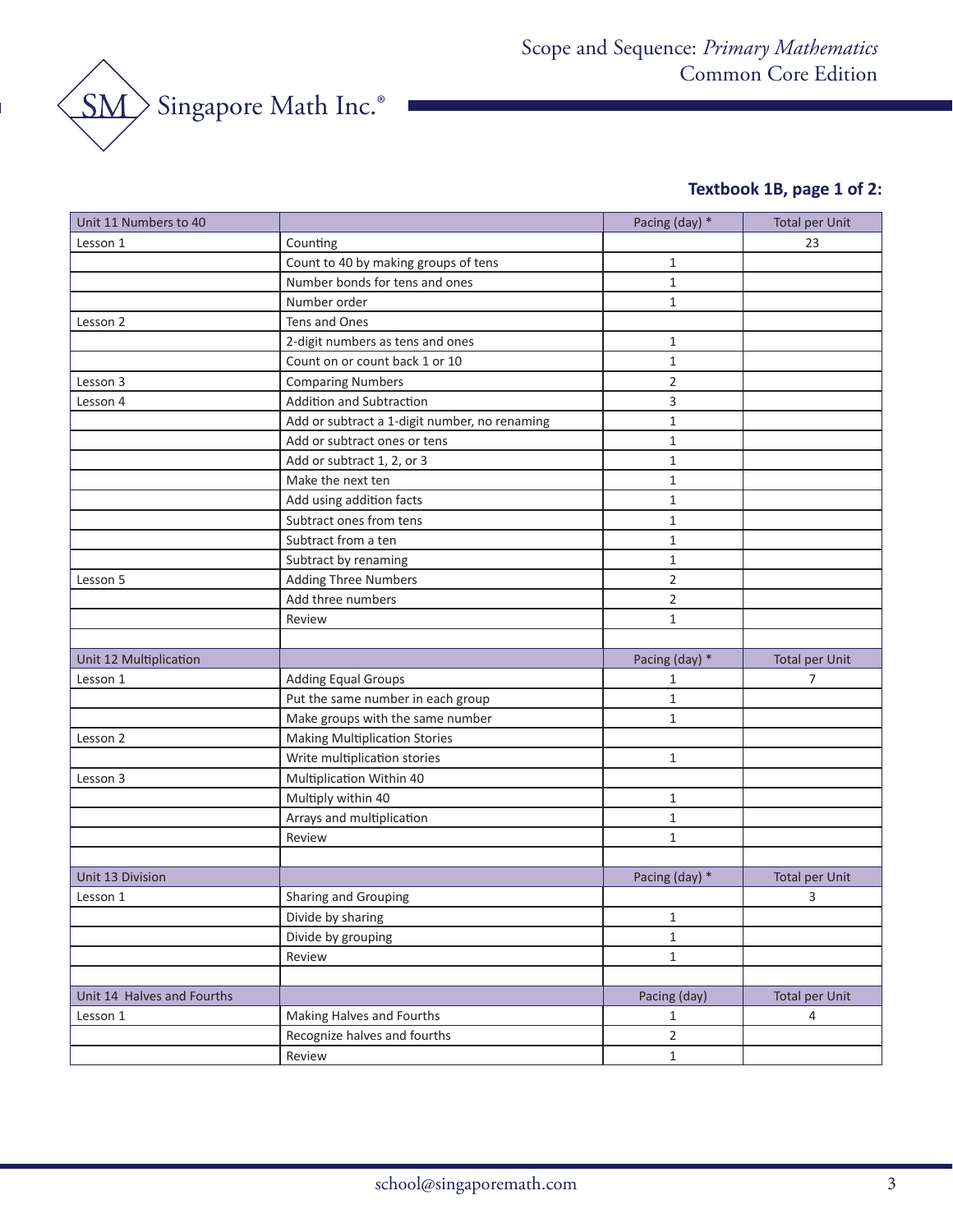

# **Textbook 1B, page 2 of 2:**

| Unit 15 Time           |                                             | Pacing (day) * | <b>Total per Unit</b> |
|------------------------|---------------------------------------------|----------------|-----------------------|
| Lesson 1               | <b>Telling Time</b>                         |                | 4                     |
|                        | Tell time to the hour                       | 1              |                       |
|                        | Tell time to the half-hour                  | $\mathbf{1}$   |                       |
| Lesson 2               | <b>Estimating Time</b>                      |                |                       |
|                        | Estimate time                               | $\mathbf{1}$   |                       |
|                        | Review                                      | $\mathbf{1}$   |                       |
|                        |                                             |                |                       |
| Unit 16 Numbers to 100 |                                             | Pacing (day) * | <b>Total per Unit</b> |
| Lesson 1               | Tens and Ones                               | 2              | 24                    |
|                        | Tens                                        | $\mathbf{1}$   |                       |
|                        | Tens and Ones                               | $\mathbf{1}$   |                       |
|                        | Number words                                | 1              |                       |
| Lesson 2               | Count Past 100                              |                |                       |
| Lesson 3               | Estimation                                  |                |                       |
|                        | Estimate quantities                         | $\mathbf{1}$   |                       |
| Lesson 4               | Order of Numbers                            |                |                       |
|                        | Number order                                | $\mathbf 1$    |                       |
|                        | Count on or count back by 1 or 10           | $\mathbf{1}$   |                       |
|                        | Count on or count back by ones or tens      | $\mathbf{1}$   |                       |
| Lesson 5               | <b>Comparing Numbers</b>                    | 1              |                       |
|                        | Number order                                | $\mathbf{1}$   |                       |
| Lesson 6               | Addition Within 100                         | $\mathbf{1}$   |                       |
|                        | Add ones, no renaming                       | 3              |                       |
|                        | Add ones, with renaming                     | $\mathbf{1}$   |                       |
|                        | Add tens                                    | $\mathbf 1$    |                       |
|                        | Add 2-digit numbers                         | $\mathbf{1}$   |                       |
| Lesson 7               | Subtraction Within 100                      | $\mathbf{1}$   |                       |
|                        | Subtract ones, no renaming                  | 1              |                       |
|                        | Subtract ones, with renaming                | $\mathbf{1}$   |                       |
|                        | Subtract tens                               | $\mathbf{1}$   |                       |
|                        | Subtract 2-digit numbers                    | $\mathbf{1}$   |                       |
|                        | Review                                      | $\mathbf{1}$   |                       |
|                        |                                             |                |                       |
| Unit 17 Money          |                                             | Pacing (day) * | <b>Total per Unit</b> |
| Lesson 1               | <b>Bills and Coins</b>                      |                | $\overline{7}$        |
|                        | Recognize the value of some coins and bills | $\mathbf{1}$   |                       |
|                        | Count coins                                 | $\mathbf 1$    |                       |
|                        | Count bills                                 | $\mathbf{1}$   |                       |
|                        | Compare sets of money                       | $\mathbf{1}$   |                       |
|                        | Estimate quantities                         | $\mathbf 1$    |                       |
| Lesson 2               | Shopping                                    |                |                       |
|                        | Word problems                               | $\mathbf{1}$   |                       |
|                        | Review                                      | $\mathbf{1}$   |                       |
|                        |                                             |                |                       |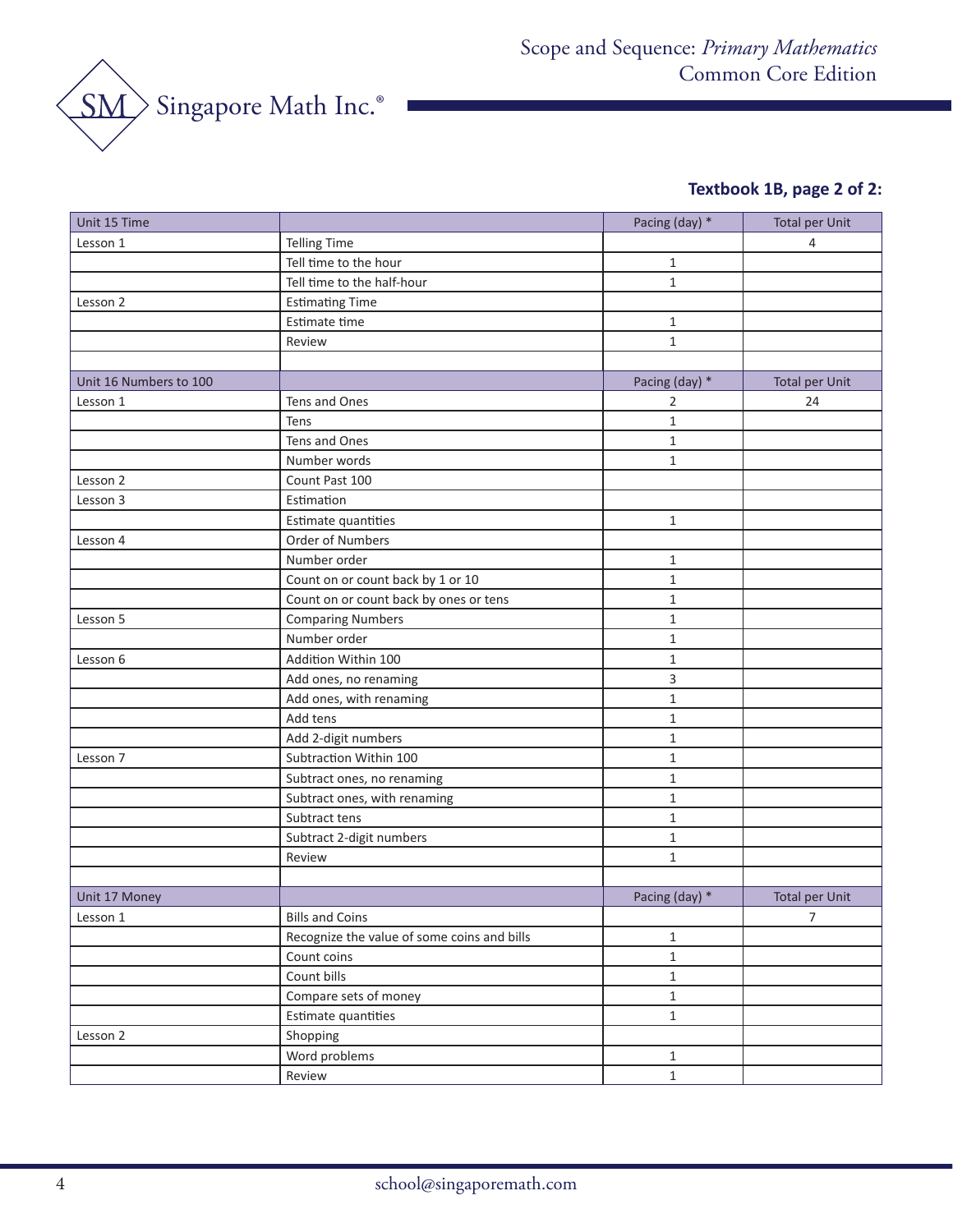

# **Textbook 2A, page 1 of 2:**

| Unit 1 Numbers to 1,000         |                                                | Pacing (day) * | <b>Total per Unit</b> |
|---------------------------------|------------------------------------------------|----------------|-----------------------|
| Lesson 1                        | Looking Back                                   |                | 14                    |
|                                 | Review: 2-digit numbers                        | $\mathbf{1}$   |                       |
|                                 | Review: Tens and ones, number words            | $1\,$          |                       |
|                                 | Review: Number order within 100                | $1\,$          |                       |
| Lesson 2                        | Counting Within 1,000                          | $\overline{2}$ |                       |
|                                 | The hundreds place                             | $\mathbf{1}$   |                       |
|                                 | Number words                                   | $\mathbf 1$    |                       |
|                                 | Place-value discs                              | $\mathbf{1}$   |                       |
| Lesson 3                        | <b>Comparing Numbers</b>                       | $\overline{2}$ |                       |
|                                 | Comparing numbers within 1,000                 | $\overline{2}$ |                       |
|                                 | Count on and count back, number patterns       | $\mathbf{1}$   |                       |
|                                 | Review                                         | $\mathbf{1}$   |                       |
|                                 |                                                |                |                       |
| Unit 2 Addition and Subtraction |                                                | Pacing (day) * | <b>Total per Unit</b> |
| Lesson 1                        | Looking Back                                   | $\mathbf{1}$   | 30                    |
|                                 | Review: Addition and subtraction within 20     | $\mathbf{1}$   |                       |
|                                 | Review: Part-whole word problems               | $\mathbf{1}$   |                       |
|                                 | Review: Comparison word problems               | $1\,$          |                       |
|                                 | Review: Mental math                            | $\mathbf{1}$   |                       |
|                                 | Word problems                                  | $\mathbf{1}$   |                       |
| Lesson 2                        | <b>Addition Without Renaming</b>               | $\overline{2}$ |                       |
|                                 | Add a 2-digit number                           | $\mathbf{1}$   |                       |
|                                 | Add a 3-digit number                           | $\mathbf{1}$   |                       |
| Lesson 3                        | <b>Subtraction Without Renaming</b>            | $\mathbf{1}$   |                       |
|                                 | Subtracting a 2-digit number                   | $\mathbf{1}$   |                       |
|                                 | Subtracting a 3-digit number                   | $\mathbf{1}$   |                       |
| Lesson 4                        | <b>Addition With Renaming</b>                  | $\mathbf{1}$   |                       |
|                                 | Add ones or tens to a 3-digit number           | $\mathbf{1}$   |                       |
|                                 | Rename ones                                    | $\mathbf{1}$   |                       |
|                                 | Rename tens                                    | $\mathbf{1}$   |                       |
|                                 | Rename ones and tens                           | $\overline{2}$ |                       |
|                                 | Add more than two numbers                      | $\overline{2}$ |                       |
| Lesson 5                        | <b>Subtraction With Renaming</b>               |                |                       |
|                                 | Subtracting ones or tens from a 3-digit number | $\mathbf{1}$   |                       |
|                                 | Rename tens                                    | $\overline{2}$ |                       |
|                                 | Rename hundreds                                | $\overline{2}$ |                       |
|                                 | Rename tens and hundreds                       | $\overline{2}$ |                       |
|                                 | More subtraction                               | $\mathbf{1}$   |                       |
|                                 | Review                                         | $1\,$          |                       |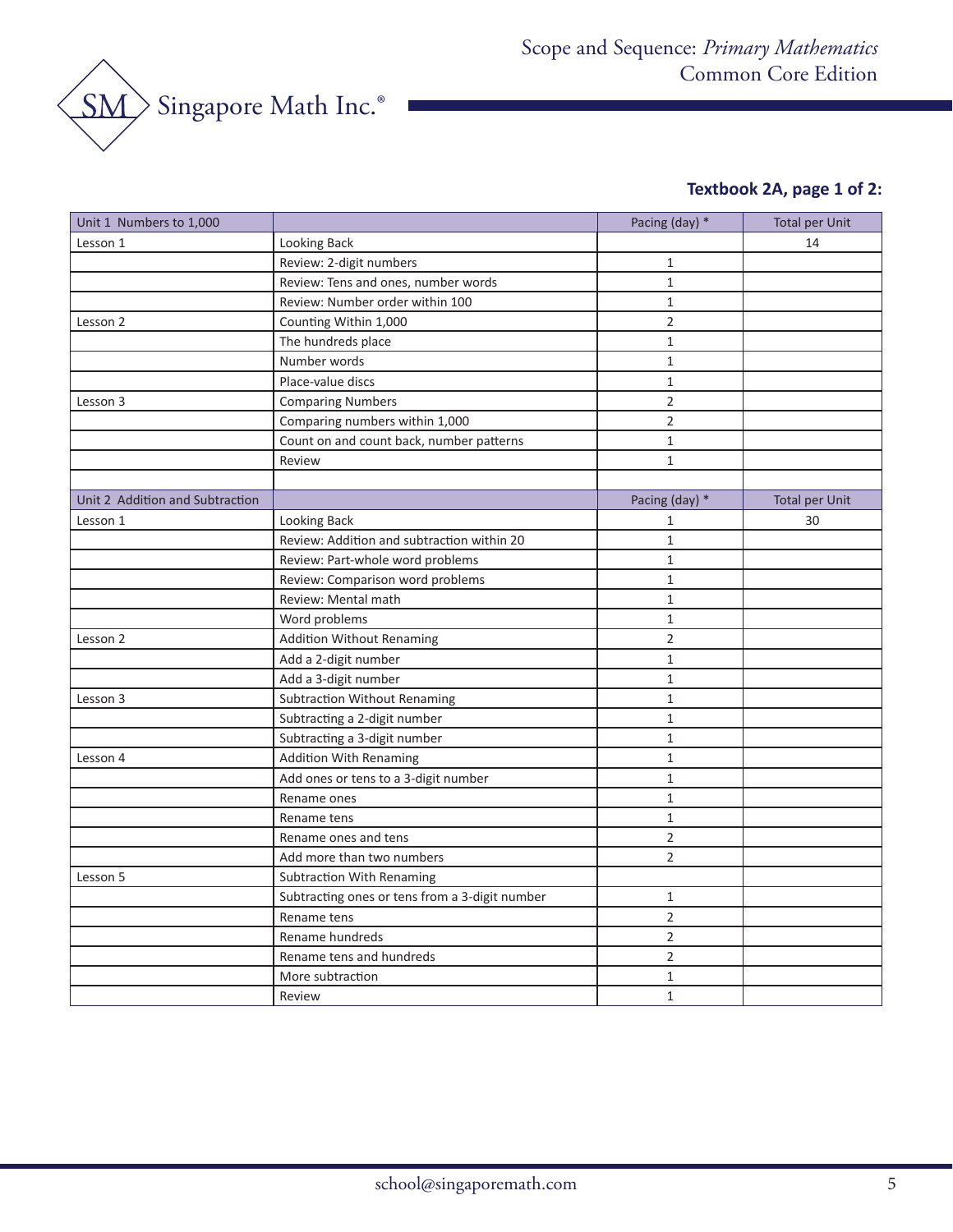

# **Textbook 2A, page 2 of 2:**

| Unit 3 Length                                  |                                                   | Pacing (day) * | <b>Total per Unit</b> |
|------------------------------------------------|---------------------------------------------------|----------------|-----------------------|
| Lesson 1                                       | Measuring Length                                  | 1              | 11                    |
|                                                | Measuring length                                  | $\mathbf{1}$   |                       |
| Lesson 2                                       | Measuring Length inMeters                         | $\mathbf 1$    |                       |
|                                                | Meters                                            | $\mathbf{1}$   |                       |
|                                                | Word problems                                     | $\mathbf{1}$   |                       |
| Lesson 3                                       | Measuring Length in Centimeters                   | $\mathbf{1}$   |                       |
|                                                | Centimeters                                       | $\mathbf{1}$   |                       |
|                                                | Measuring curved lines and drawing straight lines | $\mathbf{1}$   |                       |
| Lesson 4                                       | Other Units of Length                             |                |                       |
|                                                | Yards and Feet                                    | $\mathbf{1}$   |                       |
|                                                | Inches                                            | $\mathbf 1$    |                       |
|                                                | Review                                            | $\mathbf{1}$   |                       |
|                                                |                                                   |                |                       |
| Unit 4 Multiplication and<br>Division          |                                                   | Pacing (day) * | <b>Total per Unit</b> |
| Lesson 1                                       | Looking Back                                      | 3              | 10                    |
| Lesson 2                                       | Multiplication                                    |                |                       |
|                                                | <b>Equal Groups</b>                               | 1              |                       |
|                                                | Multiply                                          | $\mathbf{1}$   |                       |
|                                                | Arrays                                            | $\mathbf{1}$   |                       |
| Lesson 3                                       | Division                                          |                |                       |
|                                                | Sharing                                           | 1              |                       |
|                                                | Grouping                                          | $1\,$          |                       |
|                                                | Multiplication and division                       | $\mathbf{1}$   |                       |
|                                                | Review                                            | $\mathbf{1}$   |                       |
|                                                |                                                   |                |                       |
| Unit 5 Multiplication Tables of<br>$2$ and $3$ |                                                   | Pacing (day)   | <b>Total per Unit</b> |
| Lesson 1                                       | Multiplication Table of 2                         |                | 10                    |
|                                                | Multiplication table for 2                        | $\mathbf{1}$   |                       |
|                                                | Doubles                                           | $\mathbf{1}$   |                       |
| Lesson 2                                       | Multiplication Table of 3                         |                |                       |
|                                                | <b>Triples</b>                                    | $\mathbf{1}$   |                       |
|                                                | Multiplication table of 3                         | $\mathbf{1}$   |                       |
|                                                | Multiplication facts                              | 1              |                       |
| Lesson 3                                       | Dividing by 2                                     |                |                       |
|                                                | Divide by 2                                       | $\mathbf{1}$   |                       |
| Lesson 4                                       | Dividing by 3                                     |                |                       |
|                                                | Divide by 3                                       | $\,1\,$        |                       |
| Lesson 5                                       | Remainders                                        |                |                       |
|                                                | Remainders                                        | $\mathbf{1}$   |                       |
|                                                | Odd and even numbers                              | $\,1\,$        |                       |
|                                                | Review                                            | $\,1\,$        |                       |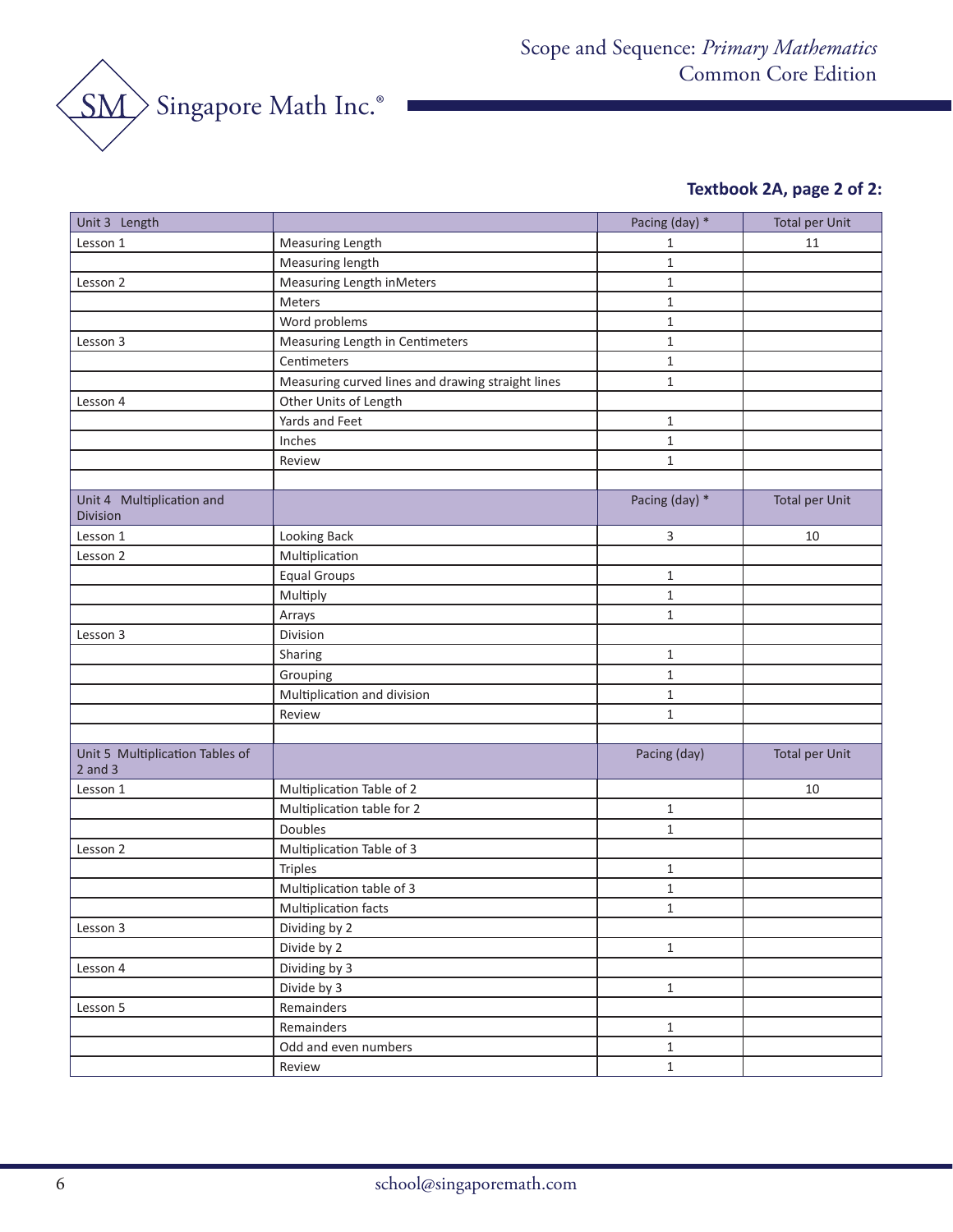

# **Textbook 2B, page 1 of 2:**

| Finding the Missing Number<br>13<br>Lesson 1<br>Missing numbers<br>$\mathbf{1}$<br>Make 100<br>$\mathbf{1}$<br>Methods for Mental Addition<br>Lesson 2<br>Review: Add ones or tens<br>1<br>$\mathbf{1}$<br>Review: Add ones, tens, or hundreds<br>Review: Add 2-digit numbers<br>1<br>Add a number close to 100<br>$\mathbf{1}$<br>Add a number close to 100 (continued)<br>$\mathbf{1}$<br>Methods for Mental Subtraction<br>Lesson 3<br>Review: Subtract ones or tens<br>1<br>$\mathbf{1}$<br>Review: Subtract ones, tens, or hundreds<br>Review: Subtract 2-digit numbers<br>$\mathbf{1}$<br>Subtract a number close to 100<br>$\mathbf{1}$<br>Subtract a number close to 100 (continued)<br>1<br>$\mathbf{1}$<br>Review<br>Unit 7 Multiplication and Division<br>Pacing (day) *<br><b>Total per Unit</b><br>Multiplying and Dividing by 4<br>Lesson 1<br>7<br>Multiplication tables for 4<br>$\mathbf{1}$<br>Divide by 4<br>$\mathbf{1}$<br>Multiplying and Dividing by 5<br>Lesson 2<br>Multiply by 5<br>$\mathbf{1}$<br>Divide by 5<br>$\mathbf{1}$<br>Lesson 3<br>Multiplying and Dividing by 10<br>Multiply by 10<br>$\mathbf{1}$<br>Divide by 10<br>$\mathbf{1}$<br>$\mathbf{1}$<br>Review<br>Pacing (day) *<br><b>Total per Unit</b><br>Unit 8 Money<br>Dollars and Cents<br>Lesson 1<br>14<br>Count and write dollars and cents<br>$\mathbf{1}$<br>Read and write money amounts<br>1<br>Convert between denominations<br>$\mathbf{1}$<br>Make change<br>1<br><b>Adding Money</b><br>$\mathbf{1}$<br>Lesson 2<br>Add dollars or cents<br>$\mathbf{1}$<br>Add dollars or cents<br>$\mathbf{1}$<br>More mental math and word problems<br>$\mathbf{1}$<br><b>Subtracting Money</b><br>Lesson 3<br>$\mathbf{1}$<br>Subtract dollars or cents<br>$\mathbf{1}$<br>Subtract dollars or cents<br>$\mathbf{1}$<br>More mental math and word problems<br>$\mathbf{1}$ | Unit 6 Addition and Subtraction |               | Pacing (day) * | <b>Total per Unit</b> |
|-----------------------------------------------------------------------------------------------------------------------------------------------------------------------------------------------------------------------------------------------------------------------------------------------------------------------------------------------------------------------------------------------------------------------------------------------------------------------------------------------------------------------------------------------------------------------------------------------------------------------------------------------------------------------------------------------------------------------------------------------------------------------------------------------------------------------------------------------------------------------------------------------------------------------------------------------------------------------------------------------------------------------------------------------------------------------------------------------------------------------------------------------------------------------------------------------------------------------------------------------------------------------------------------------------------------------------------------------------------------------------------------------------------------------------------------------------------------------------------------------------------------------------------------------------------------------------------------------------------------------------------------------------------------------------------------------------------------------------------------------------------------------------------------------------------------------------------------------------------------------|---------------------------------|---------------|----------------|-----------------------|
|                                                                                                                                                                                                                                                                                                                                                                                                                                                                                                                                                                                                                                                                                                                                                                                                                                                                                                                                                                                                                                                                                                                                                                                                                                                                                                                                                                                                                                                                                                                                                                                                                                                                                                                                                                                                                                                                       |                                 |               |                |                       |
|                                                                                                                                                                                                                                                                                                                                                                                                                                                                                                                                                                                                                                                                                                                                                                                                                                                                                                                                                                                                                                                                                                                                                                                                                                                                                                                                                                                                                                                                                                                                                                                                                                                                                                                                                                                                                                                                       |                                 |               |                |                       |
|                                                                                                                                                                                                                                                                                                                                                                                                                                                                                                                                                                                                                                                                                                                                                                                                                                                                                                                                                                                                                                                                                                                                                                                                                                                                                                                                                                                                                                                                                                                                                                                                                                                                                                                                                                                                                                                                       |                                 |               |                |                       |
|                                                                                                                                                                                                                                                                                                                                                                                                                                                                                                                                                                                                                                                                                                                                                                                                                                                                                                                                                                                                                                                                                                                                                                                                                                                                                                                                                                                                                                                                                                                                                                                                                                                                                                                                                                                                                                                                       |                                 |               |                |                       |
|                                                                                                                                                                                                                                                                                                                                                                                                                                                                                                                                                                                                                                                                                                                                                                                                                                                                                                                                                                                                                                                                                                                                                                                                                                                                                                                                                                                                                                                                                                                                                                                                                                                                                                                                                                                                                                                                       |                                 |               |                |                       |
|                                                                                                                                                                                                                                                                                                                                                                                                                                                                                                                                                                                                                                                                                                                                                                                                                                                                                                                                                                                                                                                                                                                                                                                                                                                                                                                                                                                                                                                                                                                                                                                                                                                                                                                                                                                                                                                                       |                                 |               |                |                       |
|                                                                                                                                                                                                                                                                                                                                                                                                                                                                                                                                                                                                                                                                                                                                                                                                                                                                                                                                                                                                                                                                                                                                                                                                                                                                                                                                                                                                                                                                                                                                                                                                                                                                                                                                                                                                                                                                       |                                 |               |                |                       |
|                                                                                                                                                                                                                                                                                                                                                                                                                                                                                                                                                                                                                                                                                                                                                                                                                                                                                                                                                                                                                                                                                                                                                                                                                                                                                                                                                                                                                                                                                                                                                                                                                                                                                                                                                                                                                                                                       |                                 |               |                |                       |
|                                                                                                                                                                                                                                                                                                                                                                                                                                                                                                                                                                                                                                                                                                                                                                                                                                                                                                                                                                                                                                                                                                                                                                                                                                                                                                                                                                                                                                                                                                                                                                                                                                                                                                                                                                                                                                                                       |                                 |               |                |                       |
|                                                                                                                                                                                                                                                                                                                                                                                                                                                                                                                                                                                                                                                                                                                                                                                                                                                                                                                                                                                                                                                                                                                                                                                                                                                                                                                                                                                                                                                                                                                                                                                                                                                                                                                                                                                                                                                                       |                                 |               |                |                       |
|                                                                                                                                                                                                                                                                                                                                                                                                                                                                                                                                                                                                                                                                                                                                                                                                                                                                                                                                                                                                                                                                                                                                                                                                                                                                                                                                                                                                                                                                                                                                                                                                                                                                                                                                                                                                                                                                       |                                 |               |                |                       |
|                                                                                                                                                                                                                                                                                                                                                                                                                                                                                                                                                                                                                                                                                                                                                                                                                                                                                                                                                                                                                                                                                                                                                                                                                                                                                                                                                                                                                                                                                                                                                                                                                                                                                                                                                                                                                                                                       |                                 |               |                |                       |
|                                                                                                                                                                                                                                                                                                                                                                                                                                                                                                                                                                                                                                                                                                                                                                                                                                                                                                                                                                                                                                                                                                                                                                                                                                                                                                                                                                                                                                                                                                                                                                                                                                                                                                                                                                                                                                                                       |                                 |               |                |                       |
|                                                                                                                                                                                                                                                                                                                                                                                                                                                                                                                                                                                                                                                                                                                                                                                                                                                                                                                                                                                                                                                                                                                                                                                                                                                                                                                                                                                                                                                                                                                                                                                                                                                                                                                                                                                                                                                                       |                                 |               |                |                       |
|                                                                                                                                                                                                                                                                                                                                                                                                                                                                                                                                                                                                                                                                                                                                                                                                                                                                                                                                                                                                                                                                                                                                                                                                                                                                                                                                                                                                                                                                                                                                                                                                                                                                                                                                                                                                                                                                       |                                 |               |                |                       |
|                                                                                                                                                                                                                                                                                                                                                                                                                                                                                                                                                                                                                                                                                                                                                                                                                                                                                                                                                                                                                                                                                                                                                                                                                                                                                                                                                                                                                                                                                                                                                                                                                                                                                                                                                                                                                                                                       |                                 |               |                |                       |
|                                                                                                                                                                                                                                                                                                                                                                                                                                                                                                                                                                                                                                                                                                                                                                                                                                                                                                                                                                                                                                                                                                                                                                                                                                                                                                                                                                                                                                                                                                                                                                                                                                                                                                                                                                                                                                                                       |                                 |               |                |                       |
|                                                                                                                                                                                                                                                                                                                                                                                                                                                                                                                                                                                                                                                                                                                                                                                                                                                                                                                                                                                                                                                                                                                                                                                                                                                                                                                                                                                                                                                                                                                                                                                                                                                                                                                                                                                                                                                                       |                                 |               |                |                       |
|                                                                                                                                                                                                                                                                                                                                                                                                                                                                                                                                                                                                                                                                                                                                                                                                                                                                                                                                                                                                                                                                                                                                                                                                                                                                                                                                                                                                                                                                                                                                                                                                                                                                                                                                                                                                                                                                       |                                 |               |                |                       |
|                                                                                                                                                                                                                                                                                                                                                                                                                                                                                                                                                                                                                                                                                                                                                                                                                                                                                                                                                                                                                                                                                                                                                                                                                                                                                                                                                                                                                                                                                                                                                                                                                                                                                                                                                                                                                                                                       |                                 |               |                |                       |
|                                                                                                                                                                                                                                                                                                                                                                                                                                                                                                                                                                                                                                                                                                                                                                                                                                                                                                                                                                                                                                                                                                                                                                                                                                                                                                                                                                                                                                                                                                                                                                                                                                                                                                                                                                                                                                                                       |                                 |               |                |                       |
|                                                                                                                                                                                                                                                                                                                                                                                                                                                                                                                                                                                                                                                                                                                                                                                                                                                                                                                                                                                                                                                                                                                                                                                                                                                                                                                                                                                                                                                                                                                                                                                                                                                                                                                                                                                                                                                                       |                                 |               |                |                       |
|                                                                                                                                                                                                                                                                                                                                                                                                                                                                                                                                                                                                                                                                                                                                                                                                                                                                                                                                                                                                                                                                                                                                                                                                                                                                                                                                                                                                                                                                                                                                                                                                                                                                                                                                                                                                                                                                       |                                 |               |                |                       |
|                                                                                                                                                                                                                                                                                                                                                                                                                                                                                                                                                                                                                                                                                                                                                                                                                                                                                                                                                                                                                                                                                                                                                                                                                                                                                                                                                                                                                                                                                                                                                                                                                                                                                                                                                                                                                                                                       |                                 |               |                |                       |
|                                                                                                                                                                                                                                                                                                                                                                                                                                                                                                                                                                                                                                                                                                                                                                                                                                                                                                                                                                                                                                                                                                                                                                                                                                                                                                                                                                                                                                                                                                                                                                                                                                                                                                                                                                                                                                                                       |                                 |               |                |                       |
|                                                                                                                                                                                                                                                                                                                                                                                                                                                                                                                                                                                                                                                                                                                                                                                                                                                                                                                                                                                                                                                                                                                                                                                                                                                                                                                                                                                                                                                                                                                                                                                                                                                                                                                                                                                                                                                                       |                                 |               |                |                       |
|                                                                                                                                                                                                                                                                                                                                                                                                                                                                                                                                                                                                                                                                                                                                                                                                                                                                                                                                                                                                                                                                                                                                                                                                                                                                                                                                                                                                                                                                                                                                                                                                                                                                                                                                                                                                                                                                       |                                 |               |                |                       |
|                                                                                                                                                                                                                                                                                                                                                                                                                                                                                                                                                                                                                                                                                                                                                                                                                                                                                                                                                                                                                                                                                                                                                                                                                                                                                                                                                                                                                                                                                                                                                                                                                                                                                                                                                                                                                                                                       |                                 |               |                |                       |
|                                                                                                                                                                                                                                                                                                                                                                                                                                                                                                                                                                                                                                                                                                                                                                                                                                                                                                                                                                                                                                                                                                                                                                                                                                                                                                                                                                                                                                                                                                                                                                                                                                                                                                                                                                                                                                                                       |                                 |               |                |                       |
|                                                                                                                                                                                                                                                                                                                                                                                                                                                                                                                                                                                                                                                                                                                                                                                                                                                                                                                                                                                                                                                                                                                                                                                                                                                                                                                                                                                                                                                                                                                                                                                                                                                                                                                                                                                                                                                                       |                                 |               |                |                       |
|                                                                                                                                                                                                                                                                                                                                                                                                                                                                                                                                                                                                                                                                                                                                                                                                                                                                                                                                                                                                                                                                                                                                                                                                                                                                                                                                                                                                                                                                                                                                                                                                                                                                                                                                                                                                                                                                       |                                 |               |                |                       |
|                                                                                                                                                                                                                                                                                                                                                                                                                                                                                                                                                                                                                                                                                                                                                                                                                                                                                                                                                                                                                                                                                                                                                                                                                                                                                                                                                                                                                                                                                                                                                                                                                                                                                                                                                                                                                                                                       |                                 |               |                |                       |
|                                                                                                                                                                                                                                                                                                                                                                                                                                                                                                                                                                                                                                                                                                                                                                                                                                                                                                                                                                                                                                                                                                                                                                                                                                                                                                                                                                                                                                                                                                                                                                                                                                                                                                                                                                                                                                                                       |                                 |               |                |                       |
|                                                                                                                                                                                                                                                                                                                                                                                                                                                                                                                                                                                                                                                                                                                                                                                                                                                                                                                                                                                                                                                                                                                                                                                                                                                                                                                                                                                                                                                                                                                                                                                                                                                                                                                                                                                                                                                                       |                                 |               |                |                       |
|                                                                                                                                                                                                                                                                                                                                                                                                                                                                                                                                                                                                                                                                                                                                                                                                                                                                                                                                                                                                                                                                                                                                                                                                                                                                                                                                                                                                                                                                                                                                                                                                                                                                                                                                                                                                                                                                       |                                 |               |                |                       |
|                                                                                                                                                                                                                                                                                                                                                                                                                                                                                                                                                                                                                                                                                                                                                                                                                                                                                                                                                                                                                                                                                                                                                                                                                                                                                                                                                                                                                                                                                                                                                                                                                                                                                                                                                                                                                                                                       |                                 |               |                |                       |
|                                                                                                                                                                                                                                                                                                                                                                                                                                                                                                                                                                                                                                                                                                                                                                                                                                                                                                                                                                                                                                                                                                                                                                                                                                                                                                                                                                                                                                                                                                                                                                                                                                                                                                                                                                                                                                                                       |                                 |               |                |                       |
|                                                                                                                                                                                                                                                                                                                                                                                                                                                                                                                                                                                                                                                                                                                                                                                                                                                                                                                                                                                                                                                                                                                                                                                                                                                                                                                                                                                                                                                                                                                                                                                                                                                                                                                                                                                                                                                                       |                                 |               |                |                       |
|                                                                                                                                                                                                                                                                                                                                                                                                                                                                                                                                                                                                                                                                                                                                                                                                                                                                                                                                                                                                                                                                                                                                                                                                                                                                                                                                                                                                                                                                                                                                                                                                                                                                                                                                                                                                                                                                       |                                 |               |                |                       |
|                                                                                                                                                                                                                                                                                                                                                                                                                                                                                                                                                                                                                                                                                                                                                                                                                                                                                                                                                                                                                                                                                                                                                                                                                                                                                                                                                                                                                                                                                                                                                                                                                                                                                                                                                                                                                                                                       |                                 |               |                |                       |
|                                                                                                                                                                                                                                                                                                                                                                                                                                                                                                                                                                                                                                                                                                                                                                                                                                                                                                                                                                                                                                                                                                                                                                                                                                                                                                                                                                                                                                                                                                                                                                                                                                                                                                                                                                                                                                                                       |                                 |               |                |                       |
|                                                                                                                                                                                                                                                                                                                                                                                                                                                                                                                                                                                                                                                                                                                                                                                                                                                                                                                                                                                                                                                                                                                                                                                                                                                                                                                                                                                                                                                                                                                                                                                                                                                                                                                                                                                                                                                                       |                                 |               |                |                       |
|                                                                                                                                                                                                                                                                                                                                                                                                                                                                                                                                                                                                                                                                                                                                                                                                                                                                                                                                                                                                                                                                                                                                                                                                                                                                                                                                                                                                                                                                                                                                                                                                                                                                                                                                                                                                                                                                       |                                 |               |                |                       |
|                                                                                                                                                                                                                                                                                                                                                                                                                                                                                                                                                                                                                                                                                                                                                                                                                                                                                                                                                                                                                                                                                                                                                                                                                                                                                                                                                                                                                                                                                                                                                                                                                                                                                                                                                                                                                                                                       |                                 | Word problems | $\mathbf{1}$   |                       |
| Review<br>$\mathbf{1}$                                                                                                                                                                                                                                                                                                                                                                                                                                                                                                                                                                                                                                                                                                                                                                                                                                                                                                                                                                                                                                                                                                                                                                                                                                                                                                                                                                                                                                                                                                                                                                                                                                                                                                                                                                                                                                                |                                 |               |                |                       |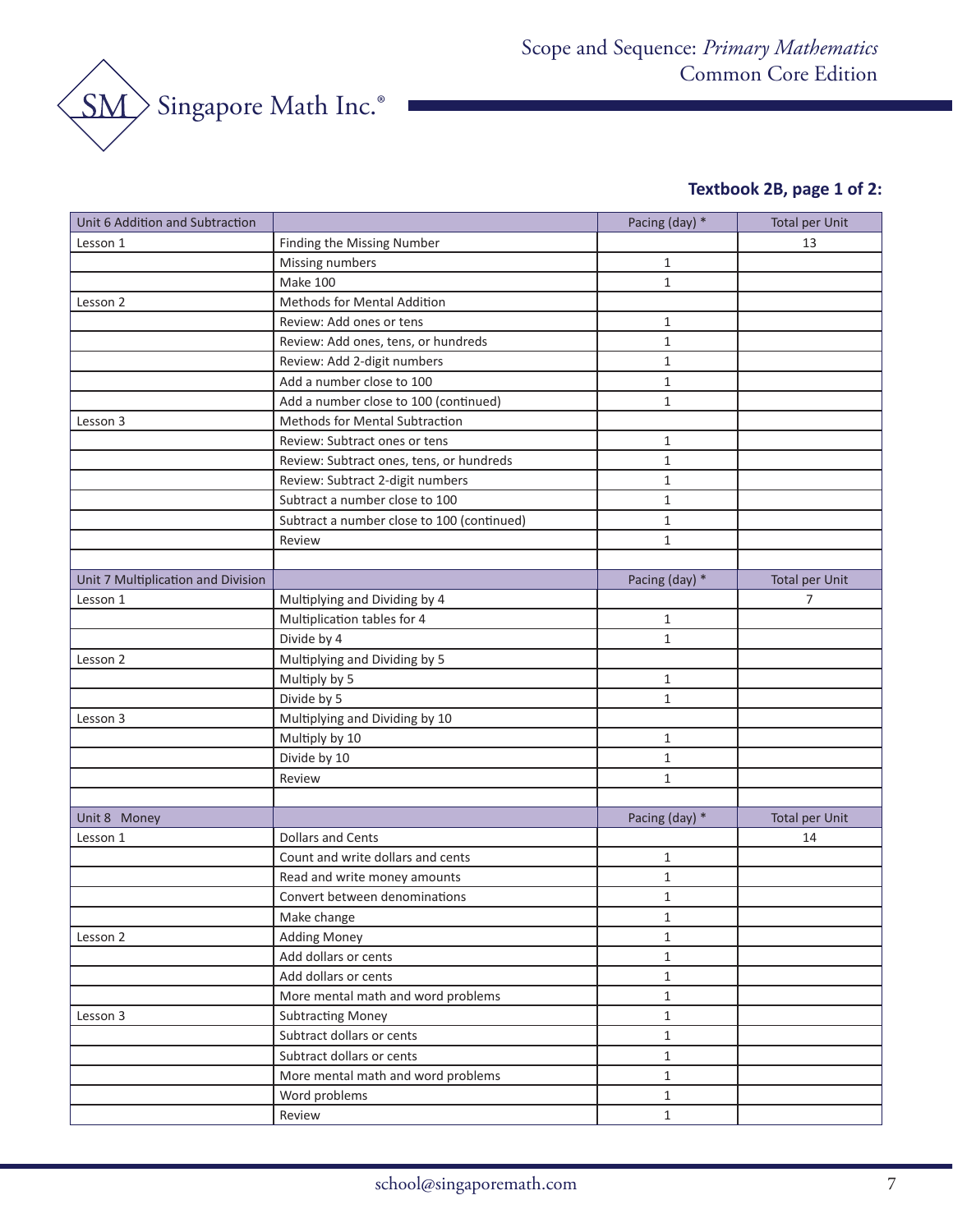

# **Textbook 2B, page 2 of 2:**

| Unit 9 Fractions          |                                  | Pacing (day) *   | <b>Total per Unit</b> |
|---------------------------|----------------------------------|------------------|-----------------------|
| Lesson 1                  | Halves and Quarters              | 2                | 7                     |
|                           | Halves and fourths               | $\mathbf 1$      |                       |
|                           | One half and one fourth          | $\mathbf{1}$     |                       |
| Lesson 2                  | <b>Writing Fractions</b>         |                  |                       |
|                           | Write fractions                  | $\mathbf 1$      |                       |
|                           | Compare unit fractions           | $\mathbf{1}$     |                       |
|                           | Make a whole                     | $\boldsymbol{0}$ |                       |
|                           | Review                           | $1\,$            |                       |
|                           |                                  |                  |                       |
| Unit 10 Time              |                                  | Pacing (day) *   | <b>Total per Unit</b> |
| Lesson 1                  | Telling Time After the Hour      |                  | 6                     |
|                           | Time after the hour              | $\overline{3}$   |                       |
| Lesson 2                  | Telling Time Before the Hour     |                  |                       |
|                           | Time before the hour             | $\overline{3}$   |                       |
|                           |                                  |                  |                       |
| Unit 11 Tables and Graphs |                                  | Pacing (day) *   | <b>Total per Unit</b> |
| Lesson 1                  | <b>Picture Graphs</b>            | $\mathbf{1}$     | 8                     |
|                           | Picture Graphs                   | $\mathbf 1$      |                       |
|                           | Proportions                      | $1\,$            |                       |
| Lesson 2                  | <b>Bar Graphs</b>                |                  |                       |
|                           | Bar graphs                       | $\,1\,$          |                       |
|                           | Interpret bar graphs             | $1\,$            |                       |
| Lesson 3                  | Line Plots                       |                  |                       |
|                           | Line plots                       | $\mathbf{1}$     |                       |
|                           | Interpret and Make line plots    | $\mathbf 1$      |                       |
|                           | Review                           | $1\,$            |                       |
|                           |                                  |                  |                       |
| Unit 12 Geometry          |                                  | Pacing (day) *   | <b>Total per Unit</b> |
| Lesson 1                  | Flat and Curved Faces            | 3                | 12                    |
|                           | Flat and curved shapes           | $\mathbf 1$      |                       |
| Lesson 2                  | <b>Making Shapes</b>             | $\mathbf{1}$     |                       |
|                           | Compose shapes                   | $\mathbf{1}$     |                       |
|                           | Half circles and quarter circles | $\mathbf 1$      |                       |
|                           | Decompose shapes                 | $\mathbf 1$      |                       |
|                           | Patterns                         | $\mathbf{1}$     |                       |
| Lesson 3                  | Angles and Shapes                |                  |                       |
|                           | Angles                           | $1\,$            |                       |
|                           | Review                           | $\mathbf{1}$     |                       |
|                           | Review                           | $\mathbf{1}$     |                       |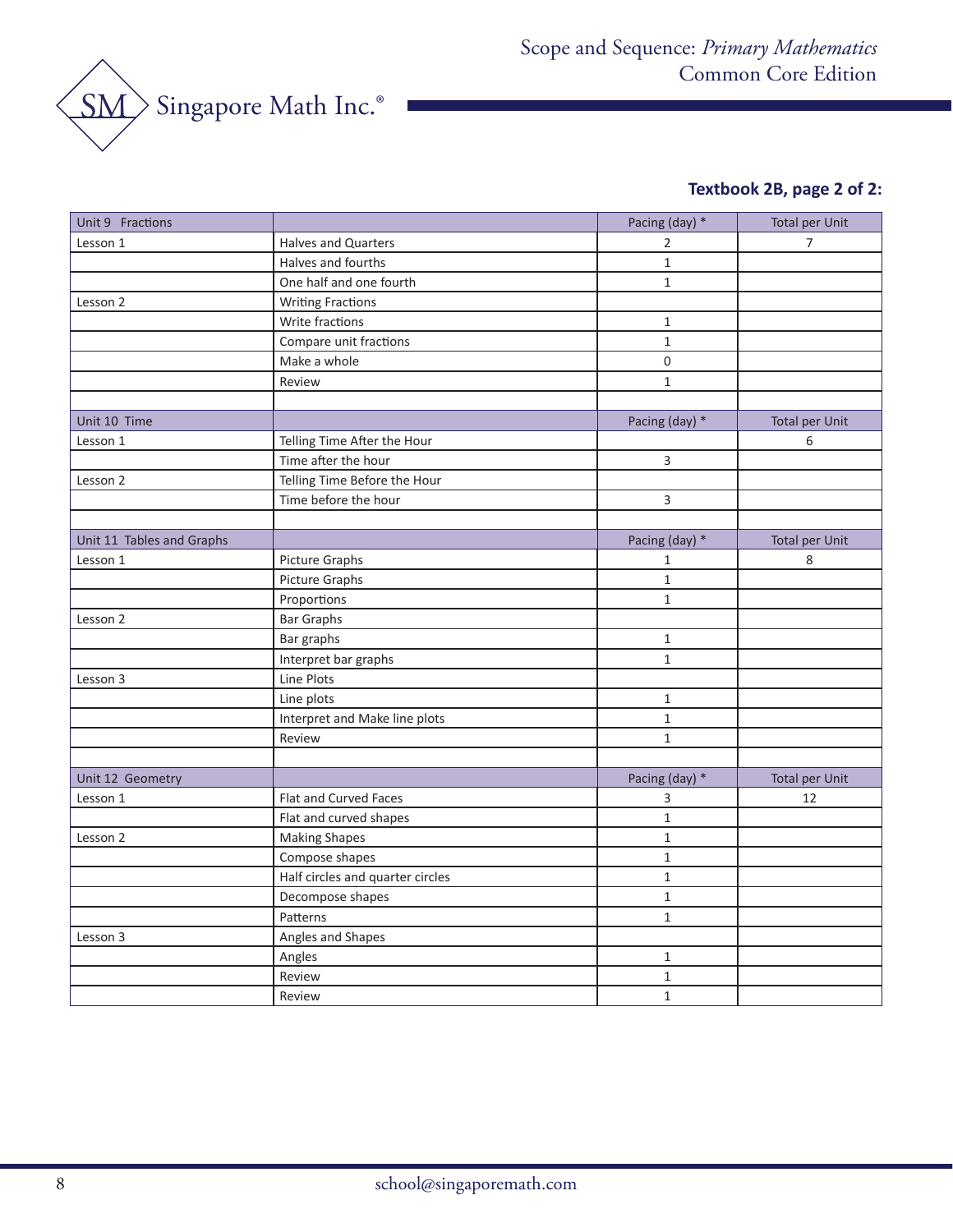

# **Textbook 3A, page 1 of 2:**

| Thousands, Hundreds, Tens and Ones<br>6<br>Lesson 1<br>Place values<br>$\mathbf{1}$<br>$\mathbf{1}$<br>Compare numbers within 10,000<br>Lesson 2<br><b>Number Patterns</b><br>Number patterns<br>$\mathbf{1}$<br><b>Rounding Numbers</b><br>Lesson 3<br>Round to the nearest hundred<br>$\mathbf{1}$<br>Round to the nearest thousand<br>$\mathbf{1}$<br>$\mathbf{1}$<br>Review<br>Unit 2 Addition and Subtraction<br>Pacing (day) *<br><b>Total per Unit</b><br>Lesson 1<br><b>Mental Calculation</b><br>30<br>1<br>Mental math strategies for addition within 100<br>$\mathbf{1}$<br>Mental math strategies for addition within 1,000<br>1<br>Mental math strategies for subtraction within 100<br>$\mathbf{1}$<br>Mental math strategies for subtraction within 1,000<br>$\mathbf{1}$<br>Make 100 or 1,000<br>$\mathbf{1}$<br>Looking Back: Addition and Subtraction<br>Lesson 2<br>Estimation<br>$\mathbf{1}$<br>Sum and Difference<br>Lesson 3<br>Sum and difference<br>$\mathbf{1}$<br>Parts and whole<br>$\mathbf{1}$<br>More than and less than<br>$\mathbf{1}$<br>More than and less than<br>$\mathbf{1}$<br>Word problems<br>Lesson 4<br>One-step word problems<br>$\mathbf{1}$<br>Word problems with two steps<br>$\mathbf{1}$<br>Adding Ones, Tens, Hundreds, and Thousands<br>Lesson 5<br><b>Mental Math</b><br>$\overline{2}$<br>$\overline{2}$<br>Add 4-digit numbers, renaming once<br>Add 4-digit numbers, renaming more than once<br>$\overline{2}$<br>Subtracting Ones, Tens, Hundreds, and Thousands<br>Lesson 6<br><b>Mental Math</b><br>$\overline{2}$<br>$\overline{2}$<br>Subtract 4-digit numbers, renaming once<br>Subtract 4-digit numbers, renaming more than once<br>$\overline{2}$<br>Rename over several place values<br>$\overline{2}$<br>Two-Step Word Problems<br>Lesson 7<br>Two-step word problems<br>2<br>Review<br>$\mathbf{1}$<br>Pacing (day) *<br>Unit 3 Multiplication and Division<br><b>Total per Unit</b><br>Looking Back<br>16<br>Lesson 1<br>1<br>Multiplication<br>$\mathbf{1}$<br>Review multiplication facts for 2, 3, 4, and 5<br>1<br>Division<br>$\mathbf{1}$<br>One-step word problems and part- whole model<br>$\mathbf{1}$ | Unit 1 Numbers to 10,000 | Pacing (day) * | <b>Total per Unit</b> |
|------------------------------------------------------------------------------------------------------------------------------------------------------------------------------------------------------------------------------------------------------------------------------------------------------------------------------------------------------------------------------------------------------------------------------------------------------------------------------------------------------------------------------------------------------------------------------------------------------------------------------------------------------------------------------------------------------------------------------------------------------------------------------------------------------------------------------------------------------------------------------------------------------------------------------------------------------------------------------------------------------------------------------------------------------------------------------------------------------------------------------------------------------------------------------------------------------------------------------------------------------------------------------------------------------------------------------------------------------------------------------------------------------------------------------------------------------------------------------------------------------------------------------------------------------------------------------------------------------------------------------------------------------------------------------------------------------------------------------------------------------------------------------------------------------------------------------------------------------------------------------------------------------------------------------------------------------------------------------------------------------------------------------------------------------------------------------------------------------------------------------------------------------------------------------------|--------------------------|----------------|-----------------------|
|                                                                                                                                                                                                                                                                                                                                                                                                                                                                                                                                                                                                                                                                                                                                                                                                                                                                                                                                                                                                                                                                                                                                                                                                                                                                                                                                                                                                                                                                                                                                                                                                                                                                                                                                                                                                                                                                                                                                                                                                                                                                                                                                                                                    |                          |                |                       |
|                                                                                                                                                                                                                                                                                                                                                                                                                                                                                                                                                                                                                                                                                                                                                                                                                                                                                                                                                                                                                                                                                                                                                                                                                                                                                                                                                                                                                                                                                                                                                                                                                                                                                                                                                                                                                                                                                                                                                                                                                                                                                                                                                                                    |                          |                |                       |
|                                                                                                                                                                                                                                                                                                                                                                                                                                                                                                                                                                                                                                                                                                                                                                                                                                                                                                                                                                                                                                                                                                                                                                                                                                                                                                                                                                                                                                                                                                                                                                                                                                                                                                                                                                                                                                                                                                                                                                                                                                                                                                                                                                                    |                          |                |                       |
|                                                                                                                                                                                                                                                                                                                                                                                                                                                                                                                                                                                                                                                                                                                                                                                                                                                                                                                                                                                                                                                                                                                                                                                                                                                                                                                                                                                                                                                                                                                                                                                                                                                                                                                                                                                                                                                                                                                                                                                                                                                                                                                                                                                    |                          |                |                       |
|                                                                                                                                                                                                                                                                                                                                                                                                                                                                                                                                                                                                                                                                                                                                                                                                                                                                                                                                                                                                                                                                                                                                                                                                                                                                                                                                                                                                                                                                                                                                                                                                                                                                                                                                                                                                                                                                                                                                                                                                                                                                                                                                                                                    |                          |                |                       |
|                                                                                                                                                                                                                                                                                                                                                                                                                                                                                                                                                                                                                                                                                                                                                                                                                                                                                                                                                                                                                                                                                                                                                                                                                                                                                                                                                                                                                                                                                                                                                                                                                                                                                                                                                                                                                                                                                                                                                                                                                                                                                                                                                                                    |                          |                |                       |
|                                                                                                                                                                                                                                                                                                                                                                                                                                                                                                                                                                                                                                                                                                                                                                                                                                                                                                                                                                                                                                                                                                                                                                                                                                                                                                                                                                                                                                                                                                                                                                                                                                                                                                                                                                                                                                                                                                                                                                                                                                                                                                                                                                                    |                          |                |                       |
|                                                                                                                                                                                                                                                                                                                                                                                                                                                                                                                                                                                                                                                                                                                                                                                                                                                                                                                                                                                                                                                                                                                                                                                                                                                                                                                                                                                                                                                                                                                                                                                                                                                                                                                                                                                                                                                                                                                                                                                                                                                                                                                                                                                    |                          |                |                       |
|                                                                                                                                                                                                                                                                                                                                                                                                                                                                                                                                                                                                                                                                                                                                                                                                                                                                                                                                                                                                                                                                                                                                                                                                                                                                                                                                                                                                                                                                                                                                                                                                                                                                                                                                                                                                                                                                                                                                                                                                                                                                                                                                                                                    |                          |                |                       |
|                                                                                                                                                                                                                                                                                                                                                                                                                                                                                                                                                                                                                                                                                                                                                                                                                                                                                                                                                                                                                                                                                                                                                                                                                                                                                                                                                                                                                                                                                                                                                                                                                                                                                                                                                                                                                                                                                                                                                                                                                                                                                                                                                                                    |                          |                |                       |
|                                                                                                                                                                                                                                                                                                                                                                                                                                                                                                                                                                                                                                                                                                                                                                                                                                                                                                                                                                                                                                                                                                                                                                                                                                                                                                                                                                                                                                                                                                                                                                                                                                                                                                                                                                                                                                                                                                                                                                                                                                                                                                                                                                                    |                          |                |                       |
|                                                                                                                                                                                                                                                                                                                                                                                                                                                                                                                                                                                                                                                                                                                                                                                                                                                                                                                                                                                                                                                                                                                                                                                                                                                                                                                                                                                                                                                                                                                                                                                                                                                                                                                                                                                                                                                                                                                                                                                                                                                                                                                                                                                    |                          |                |                       |
|                                                                                                                                                                                                                                                                                                                                                                                                                                                                                                                                                                                                                                                                                                                                                                                                                                                                                                                                                                                                                                                                                                                                                                                                                                                                                                                                                                                                                                                                                                                                                                                                                                                                                                                                                                                                                                                                                                                                                                                                                                                                                                                                                                                    |                          |                |                       |
|                                                                                                                                                                                                                                                                                                                                                                                                                                                                                                                                                                                                                                                                                                                                                                                                                                                                                                                                                                                                                                                                                                                                                                                                                                                                                                                                                                                                                                                                                                                                                                                                                                                                                                                                                                                                                                                                                                                                                                                                                                                                                                                                                                                    |                          |                |                       |
|                                                                                                                                                                                                                                                                                                                                                                                                                                                                                                                                                                                                                                                                                                                                                                                                                                                                                                                                                                                                                                                                                                                                                                                                                                                                                                                                                                                                                                                                                                                                                                                                                                                                                                                                                                                                                                                                                                                                                                                                                                                                                                                                                                                    |                          |                |                       |
|                                                                                                                                                                                                                                                                                                                                                                                                                                                                                                                                                                                                                                                                                                                                                                                                                                                                                                                                                                                                                                                                                                                                                                                                                                                                                                                                                                                                                                                                                                                                                                                                                                                                                                                                                                                                                                                                                                                                                                                                                                                                                                                                                                                    |                          |                |                       |
|                                                                                                                                                                                                                                                                                                                                                                                                                                                                                                                                                                                                                                                                                                                                                                                                                                                                                                                                                                                                                                                                                                                                                                                                                                                                                                                                                                                                                                                                                                                                                                                                                                                                                                                                                                                                                                                                                                                                                                                                                                                                                                                                                                                    |                          |                |                       |
|                                                                                                                                                                                                                                                                                                                                                                                                                                                                                                                                                                                                                                                                                                                                                                                                                                                                                                                                                                                                                                                                                                                                                                                                                                                                                                                                                                                                                                                                                                                                                                                                                                                                                                                                                                                                                                                                                                                                                                                                                                                                                                                                                                                    |                          |                |                       |
|                                                                                                                                                                                                                                                                                                                                                                                                                                                                                                                                                                                                                                                                                                                                                                                                                                                                                                                                                                                                                                                                                                                                                                                                                                                                                                                                                                                                                                                                                                                                                                                                                                                                                                                                                                                                                                                                                                                                                                                                                                                                                                                                                                                    |                          |                |                       |
|                                                                                                                                                                                                                                                                                                                                                                                                                                                                                                                                                                                                                                                                                                                                                                                                                                                                                                                                                                                                                                                                                                                                                                                                                                                                                                                                                                                                                                                                                                                                                                                                                                                                                                                                                                                                                                                                                                                                                                                                                                                                                                                                                                                    |                          |                |                       |
|                                                                                                                                                                                                                                                                                                                                                                                                                                                                                                                                                                                                                                                                                                                                                                                                                                                                                                                                                                                                                                                                                                                                                                                                                                                                                                                                                                                                                                                                                                                                                                                                                                                                                                                                                                                                                                                                                                                                                                                                                                                                                                                                                                                    |                          |                |                       |
|                                                                                                                                                                                                                                                                                                                                                                                                                                                                                                                                                                                                                                                                                                                                                                                                                                                                                                                                                                                                                                                                                                                                                                                                                                                                                                                                                                                                                                                                                                                                                                                                                                                                                                                                                                                                                                                                                                                                                                                                                                                                                                                                                                                    |                          |                |                       |
|                                                                                                                                                                                                                                                                                                                                                                                                                                                                                                                                                                                                                                                                                                                                                                                                                                                                                                                                                                                                                                                                                                                                                                                                                                                                                                                                                                                                                                                                                                                                                                                                                                                                                                                                                                                                                                                                                                                                                                                                                                                                                                                                                                                    |                          |                |                       |
|                                                                                                                                                                                                                                                                                                                                                                                                                                                                                                                                                                                                                                                                                                                                                                                                                                                                                                                                                                                                                                                                                                                                                                                                                                                                                                                                                                                                                                                                                                                                                                                                                                                                                                                                                                                                                                                                                                                                                                                                                                                                                                                                                                                    |                          |                |                       |
|                                                                                                                                                                                                                                                                                                                                                                                                                                                                                                                                                                                                                                                                                                                                                                                                                                                                                                                                                                                                                                                                                                                                                                                                                                                                                                                                                                                                                                                                                                                                                                                                                                                                                                                                                                                                                                                                                                                                                                                                                                                                                                                                                                                    |                          |                |                       |
|                                                                                                                                                                                                                                                                                                                                                                                                                                                                                                                                                                                                                                                                                                                                                                                                                                                                                                                                                                                                                                                                                                                                                                                                                                                                                                                                                                                                                                                                                                                                                                                                                                                                                                                                                                                                                                                                                                                                                                                                                                                                                                                                                                                    |                          |                |                       |
|                                                                                                                                                                                                                                                                                                                                                                                                                                                                                                                                                                                                                                                                                                                                                                                                                                                                                                                                                                                                                                                                                                                                                                                                                                                                                                                                                                                                                                                                                                                                                                                                                                                                                                                                                                                                                                                                                                                                                                                                                                                                                                                                                                                    |                          |                |                       |
|                                                                                                                                                                                                                                                                                                                                                                                                                                                                                                                                                                                                                                                                                                                                                                                                                                                                                                                                                                                                                                                                                                                                                                                                                                                                                                                                                                                                                                                                                                                                                                                                                                                                                                                                                                                                                                                                                                                                                                                                                                                                                                                                                                                    |                          |                |                       |
|                                                                                                                                                                                                                                                                                                                                                                                                                                                                                                                                                                                                                                                                                                                                                                                                                                                                                                                                                                                                                                                                                                                                                                                                                                                                                                                                                                                                                                                                                                                                                                                                                                                                                                                                                                                                                                                                                                                                                                                                                                                                                                                                                                                    |                          |                |                       |
|                                                                                                                                                                                                                                                                                                                                                                                                                                                                                                                                                                                                                                                                                                                                                                                                                                                                                                                                                                                                                                                                                                                                                                                                                                                                                                                                                                                                                                                                                                                                                                                                                                                                                                                                                                                                                                                                                                                                                                                                                                                                                                                                                                                    |                          |                |                       |
|                                                                                                                                                                                                                                                                                                                                                                                                                                                                                                                                                                                                                                                                                                                                                                                                                                                                                                                                                                                                                                                                                                                                                                                                                                                                                                                                                                                                                                                                                                                                                                                                                                                                                                                                                                                                                                                                                                                                                                                                                                                                                                                                                                                    |                          |                |                       |
|                                                                                                                                                                                                                                                                                                                                                                                                                                                                                                                                                                                                                                                                                                                                                                                                                                                                                                                                                                                                                                                                                                                                                                                                                                                                                                                                                                                                                                                                                                                                                                                                                                                                                                                                                                                                                                                                                                                                                                                                                                                                                                                                                                                    |                          |                |                       |
|                                                                                                                                                                                                                                                                                                                                                                                                                                                                                                                                                                                                                                                                                                                                                                                                                                                                                                                                                                                                                                                                                                                                                                                                                                                                                                                                                                                                                                                                                                                                                                                                                                                                                                                                                                                                                                                                                                                                                                                                                                                                                                                                                                                    |                          |                |                       |
|                                                                                                                                                                                                                                                                                                                                                                                                                                                                                                                                                                                                                                                                                                                                                                                                                                                                                                                                                                                                                                                                                                                                                                                                                                                                                                                                                                                                                                                                                                                                                                                                                                                                                                                                                                                                                                                                                                                                                                                                                                                                                                                                                                                    |                          |                |                       |
|                                                                                                                                                                                                                                                                                                                                                                                                                                                                                                                                                                                                                                                                                                                                                                                                                                                                                                                                                                                                                                                                                                                                                                                                                                                                                                                                                                                                                                                                                                                                                                                                                                                                                                                                                                                                                                                                                                                                                                                                                                                                                                                                                                                    |                          |                |                       |
|                                                                                                                                                                                                                                                                                                                                                                                                                                                                                                                                                                                                                                                                                                                                                                                                                                                                                                                                                                                                                                                                                                                                                                                                                                                                                                                                                                                                                                                                                                                                                                                                                                                                                                                                                                                                                                                                                                                                                                                                                                                                                                                                                                                    |                          |                |                       |
|                                                                                                                                                                                                                                                                                                                                                                                                                                                                                                                                                                                                                                                                                                                                                                                                                                                                                                                                                                                                                                                                                                                                                                                                                                                                                                                                                                                                                                                                                                                                                                                                                                                                                                                                                                                                                                                                                                                                                                                                                                                                                                                                                                                    |                          |                |                       |
|                                                                                                                                                                                                                                                                                                                                                                                                                                                                                                                                                                                                                                                                                                                                                                                                                                                                                                                                                                                                                                                                                                                                                                                                                                                                                                                                                                                                                                                                                                                                                                                                                                                                                                                                                                                                                                                                                                                                                                                                                                                                                                                                                                                    |                          |                |                       |
|                                                                                                                                                                                                                                                                                                                                                                                                                                                                                                                                                                                                                                                                                                                                                                                                                                                                                                                                                                                                                                                                                                                                                                                                                                                                                                                                                                                                                                                                                                                                                                                                                                                                                                                                                                                                                                                                                                                                                                                                                                                                                                                                                                                    |                          |                |                       |
|                                                                                                                                                                                                                                                                                                                                                                                                                                                                                                                                                                                                                                                                                                                                                                                                                                                                                                                                                                                                                                                                                                                                                                                                                                                                                                                                                                                                                                                                                                                                                                                                                                                                                                                                                                                                                                                                                                                                                                                                                                                                                                                                                                                    |                          |                |                       |
|                                                                                                                                                                                                                                                                                                                                                                                                                                                                                                                                                                                                                                                                                                                                                                                                                                                                                                                                                                                                                                                                                                                                                                                                                                                                                                                                                                                                                                                                                                                                                                                                                                                                                                                                                                                                                                                                                                                                                                                                                                                                                                                                                                                    |                          |                |                       |
|                                                                                                                                                                                                                                                                                                                                                                                                                                                                                                                                                                                                                                                                                                                                                                                                                                                                                                                                                                                                                                                                                                                                                                                                                                                                                                                                                                                                                                                                                                                                                                                                                                                                                                                                                                                                                                                                                                                                                                                                                                                                                                                                                                                    |                          |                |                       |
|                                                                                                                                                                                                                                                                                                                                                                                                                                                                                                                                                                                                                                                                                                                                                                                                                                                                                                                                                                                                                                                                                                                                                                                                                                                                                                                                                                                                                                                                                                                                                                                                                                                                                                                                                                                                                                                                                                                                                                                                                                                                                                                                                                                    |                          |                |                       |
|                                                                                                                                                                                                                                                                                                                                                                                                                                                                                                                                                                                                                                                                                                                                                                                                                                                                                                                                                                                                                                                                                                                                                                                                                                                                                                                                                                                                                                                                                                                                                                                                                                                                                                                                                                                                                                                                                                                                                                                                                                                                                                                                                                                    |                          |                |                       |
|                                                                                                                                                                                                                                                                                                                                                                                                                                                                                                                                                                                                                                                                                                                                                                                                                                                                                                                                                                                                                                                                                                                                                                                                                                                                                                                                                                                                                                                                                                                                                                                                                                                                                                                                                                                                                                                                                                                                                                                                                                                                                                                                                                                    |                          |                |                       |
|                                                                                                                                                                                                                                                                                                                                                                                                                                                                                                                                                                                                                                                                                                                                                                                                                                                                                                                                                                                                                                                                                                                                                                                                                                                                                                                                                                                                                                                                                                                                                                                                                                                                                                                                                                                                                                                                                                                                                                                                                                                                                                                                                                                    |                          |                |                       |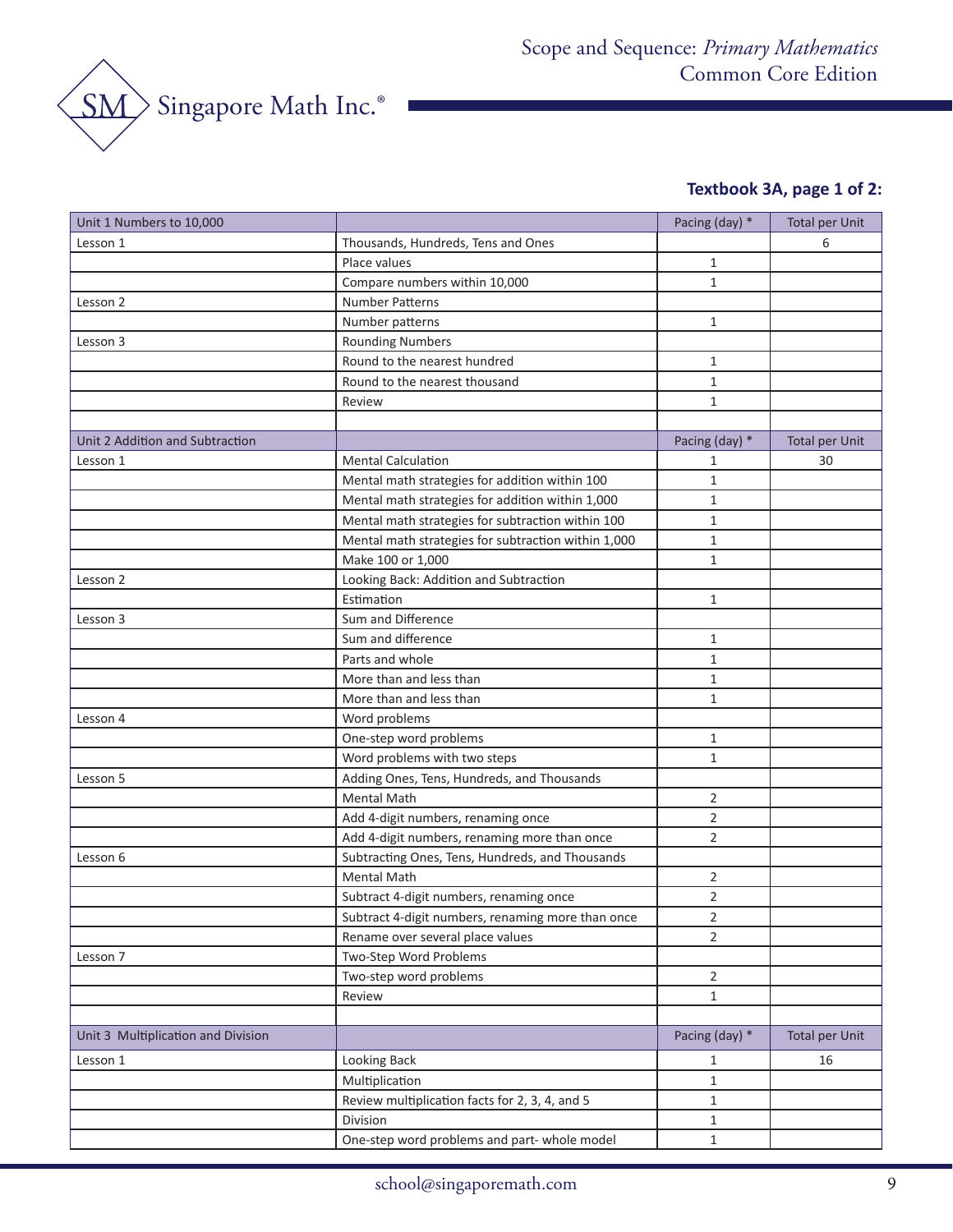SM Singapore Math Inc.®

# **Textbook 3A, page 2 of 2:**

| Lesson 2                                       | More Word Problems                                                 |                              |                       |
|------------------------------------------------|--------------------------------------------------------------------|------------------------------|-----------------------|
|                                                | One-step word problems                                             | $\mathbf{1}$                 |                       |
| Lesson 3                                       | Multiplying Ones, Tens, and Hundreds                               |                              |                       |
|                                                | Multiplication                                                     | $\mathbf{1}$                 |                       |
|                                                | Multiply by a 2-digit number                                       | $\mathbf{1}$                 |                       |
|                                                | Multiply a 2-digit number with renaming in the ones                | $\mathbf{1}$                 |                       |
|                                                | Multiply a 3-digit number by a 1-digit number                      | $\mathbf 1$                  |                       |
| Lesson 4                                       | Quotient and Remainder                                             |                              |                       |
|                                                | Remainders                                                         | $\mathbf{1}$                 |                       |
|                                                | Divide by 2                                                        | $\mathbf{1}$                 |                       |
|                                                | Divide by 3, 4, or 5                                               | $\mathbf{1}$                 |                       |
| Lesson 5                                       | Dividing Hundreds, Tens, and Ones                                  |                              |                       |
|                                                | Divide a 3-digit number                                            | $\mathbf{1}$                 |                       |
|                                                | Estimation                                                         | $\mathbf{1}$                 |                       |
|                                                | Review                                                             | $\mathbf{1}$                 |                       |
|                                                |                                                                    |                              |                       |
| Unit 4 Multiplication Tables of 6, 7, 8, and 9 |                                                                    | Pacing (day) *               | <b>Total per Unit</b> |
| Lesson 1                                       | Multiplying and Dividing by 6                                      |                              | 15                    |
|                                                | Mental multiplication                                              | $\mathbf{1}$                 |                       |
|                                                | Multiplication facts for 6                                         | $\mathbf{1}$                 |                       |
|                                                | Division facts for 6                                               | $\mathbf{1}$                 |                       |
|                                                | Multiply by 6                                                      | $\mathbf{1}$                 |                       |
|                                                | Divide by 6                                                        | $\mathbf{1}$                 |                       |
| Lesson 2                                       | Multiplying and Dividing by 7                                      |                              |                       |
|                                                | Multiply and divide by 7                                           | $\mathbf{1}$                 |                       |
|                                                | Multiply by 7                                                      | $\mathbf{1}$                 |                       |
|                                                | Divide by 7                                                        | $\mathbf{1}$                 |                       |
| Lesson 3                                       | Multiplying and Dividing by 8                                      |                              |                       |
|                                                | Multiplication and division facts for 8                            | $\mathbf{1}$                 |                       |
|                                                | Multiply by 8                                                      | $\mathbf{1}$                 |                       |
|                                                | Divide by 8                                                        | $\mathbf 1$                  |                       |
| Lesson 4                                       | Multiplying and Dividing by 9                                      |                              |                       |
|                                                | Multiplication and division facts for 9                            | 1                            |                       |
|                                                | Multiply by 9                                                      | $\mathbf{1}$                 |                       |
|                                                | Divide by 9                                                        | $\mathbf{1}$                 |                       |
|                                                | Review                                                             | $\mathbf{1}$                 |                       |
|                                                |                                                                    |                              |                       |
| Unit 5 Length                                  |                                                                    | Pacing (day) *               | <b>Total per Unit</b> |
| Lesson 1                                       | <b>Meters and Centimeters</b><br>Measure in meters and centimeters |                              | 8                     |
|                                                | Subtract from meters                                               | $\mathbf{1}$<br>$\mathbf{1}$ |                       |
| Lesson 2                                       | Kilometers                                                         |                              |                       |
|                                                | Measure in kilometers and meters                                   | $\mathbf{1}$                 |                       |
|                                                | Add or subtract meters                                             | $\mathbf{1}$                 |                       |
| Lesson 3                                       | Other Units of Length                                              |                              |                       |
|                                                | Yards, feet, and inches                                            | $\mathbf{1}$                 |                       |
|                                                | Add or subtract compound units                                     | $\mathbf{1}$                 |                       |
|                                                | Miles                                                              | $\mathbf{1}$                 |                       |
|                                                | Review                                                             | $\mathbf{1}$                 |                       |
|                                                |                                                                    |                              |                       |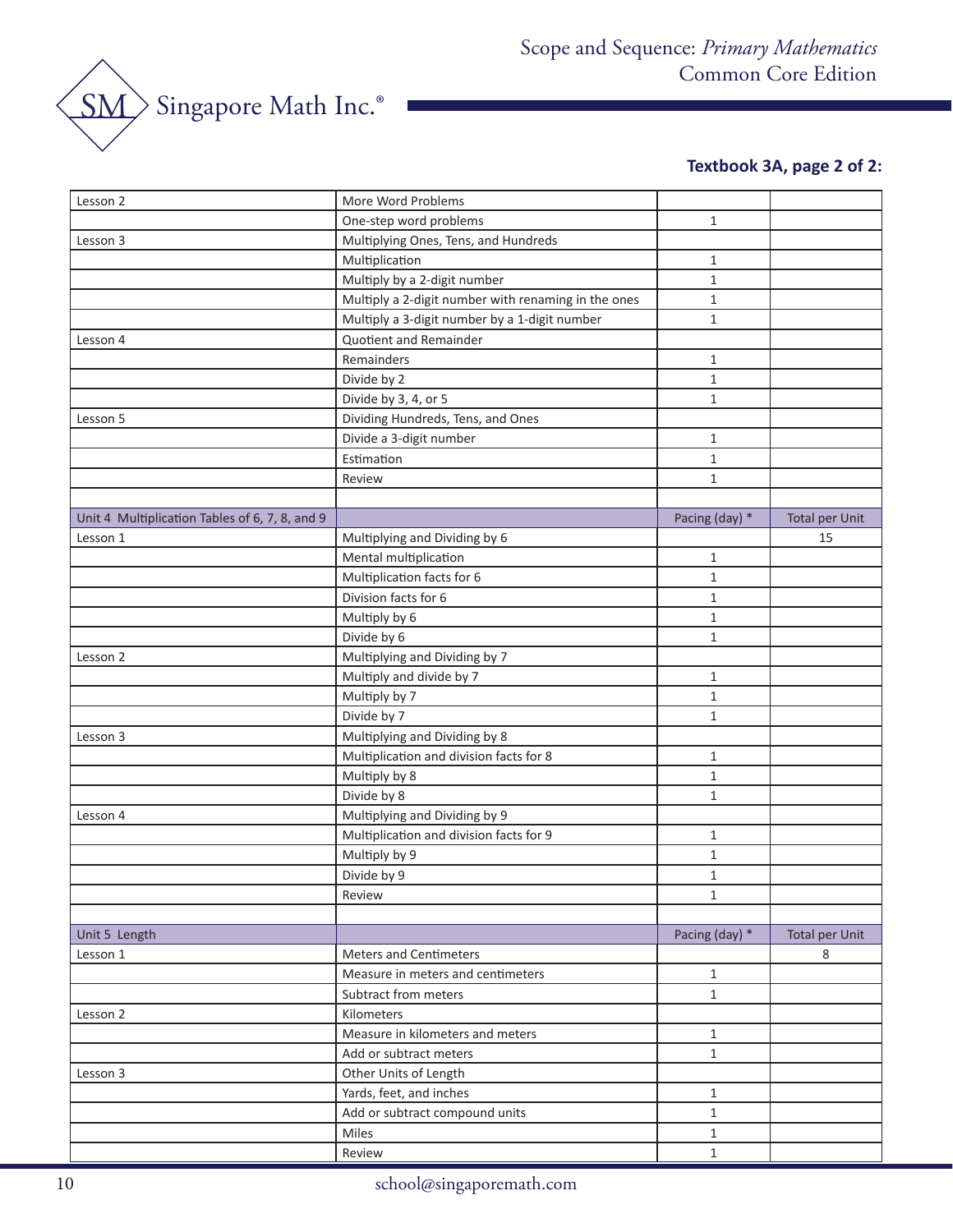

# **Textbook 3B, page 1 of 2:**

| Unit 6 Mass and Weight  |                                                  | Pacing (day) * | <b>Total per Unit</b> |
|-------------------------|--------------------------------------------------|----------------|-----------------------|
| Lesson 1                | <b>Comparing Mass</b>                            | $\mathbf{1}$   | 11                    |
| Lesson 2                | <b>Measuring Mass in Kilograms</b>               |                |                       |
|                         | Kilograms and Word Problems                      | $\mathbf{1}$   |                       |
| Lesson 3                | <b>Measuring Mass in Grams</b>                   |                |                       |
|                         | Grams                                            | $\overline{2}$ |                       |
| Lesson 4                | Kilograms and Grams                              |                |                       |
|                         | Mass in kilograms and grams                      | $\mathbf{1}$   |                       |
|                         | Add or subtract kilograms and grams              | $\mathbf{1}$   |                       |
| Lesson 5                | Word Problems                                    |                |                       |
|                         | Word problems                                    | $\overline{2}$ |                       |
| Lesson 6                | Measuring Weight in Pounds and Ounces            |                |                       |
|                         | Round to the nearest ten                         | $\mathbf{1}$   |                       |
|                         | Round to the nearest thousand                    | $\mathbf{1}$   |                       |
|                         | Review                                           | $\mathbf{1}$   |                       |
|                         |                                                  |                |                       |
| Unit 7 Capacity         |                                                  | Pacing (day) * | <b>Total per Unit</b> |
| Lesson 1                | <b>Comparing Capacity</b>                        |                | 10                    |
|                         | Compare capacity                                 | $\mathbf{1}$   |                       |
| Lesson 2                | Liters                                           |                |                       |
|                         | Measure capacity in liters                       | $\mathbf{1}$   |                       |
|                         | Word problems                                    | $\mathbf{1}$   |                       |
| Lesson 3                | Liters and Milliliters                           |                |                       |
|                         | Measure in liters and milliliters                | $\mathbf{1}$   |                       |
|                         | Convert between liters and milliliters           | $\mathbf{1}$   |                       |
|                         | Add or subtract liters and milliliters           | $\mathbf{1}$   |                       |
|                         | Multiply or divide liters and milliliters        | $\mathbf{1}$   |                       |
| Lesson 4                | Gallons, Quarts, Pints, and Cups                 |                |                       |
|                         | Convert between gallons, quarts, pints, and cups | $\mathbf{1}$   |                       |
|                         | Add or subtract compound units                   | $\mathbf{1}$   |                       |
|                         | Review                                           | $\mathbf{1}$   |                       |
|                         |                                                  |                |                       |
| Unit 8 Money            |                                                  | Pacing (day) * | <b>Total per Unit</b> |
| Lesson 1                | <b>Dollars and Cents</b>                         |                | 6                     |
|                         | Dollars and cents                                | $\mathbf{1}$   |                       |
| Lesson 2                | Addition                                         |                |                       |
|                         | Add money amounts                                | $\mathbf{1}$   |                       |
|                         | Word problems                                    | $\mathbf{1}$   |                       |
| Lesson 3                | Subtraction                                      |                |                       |
|                         | Subtract money amounts                           | $\mathbf{1}$   |                       |
|                         | Word problems                                    | $\mathbf{1}$   |                       |
|                         | Review                                           | $\mathbf{1}$   |                       |
|                         |                                                  |                |                       |
| <b>Unit 9 Fractions</b> |                                                  | Pacing (day) * | <b>Total per Unit</b> |
| Lesson 1                | Fraction of a Whole                              |                |                       |
|                         | Review fractions                                 | $\mathbf{1}$   |                       |
|                         | Compare fractions                                | $\mathbf{1}$   |                       |
|                         | Fractions and number lines                       | $\mathbf{1}$   |                       |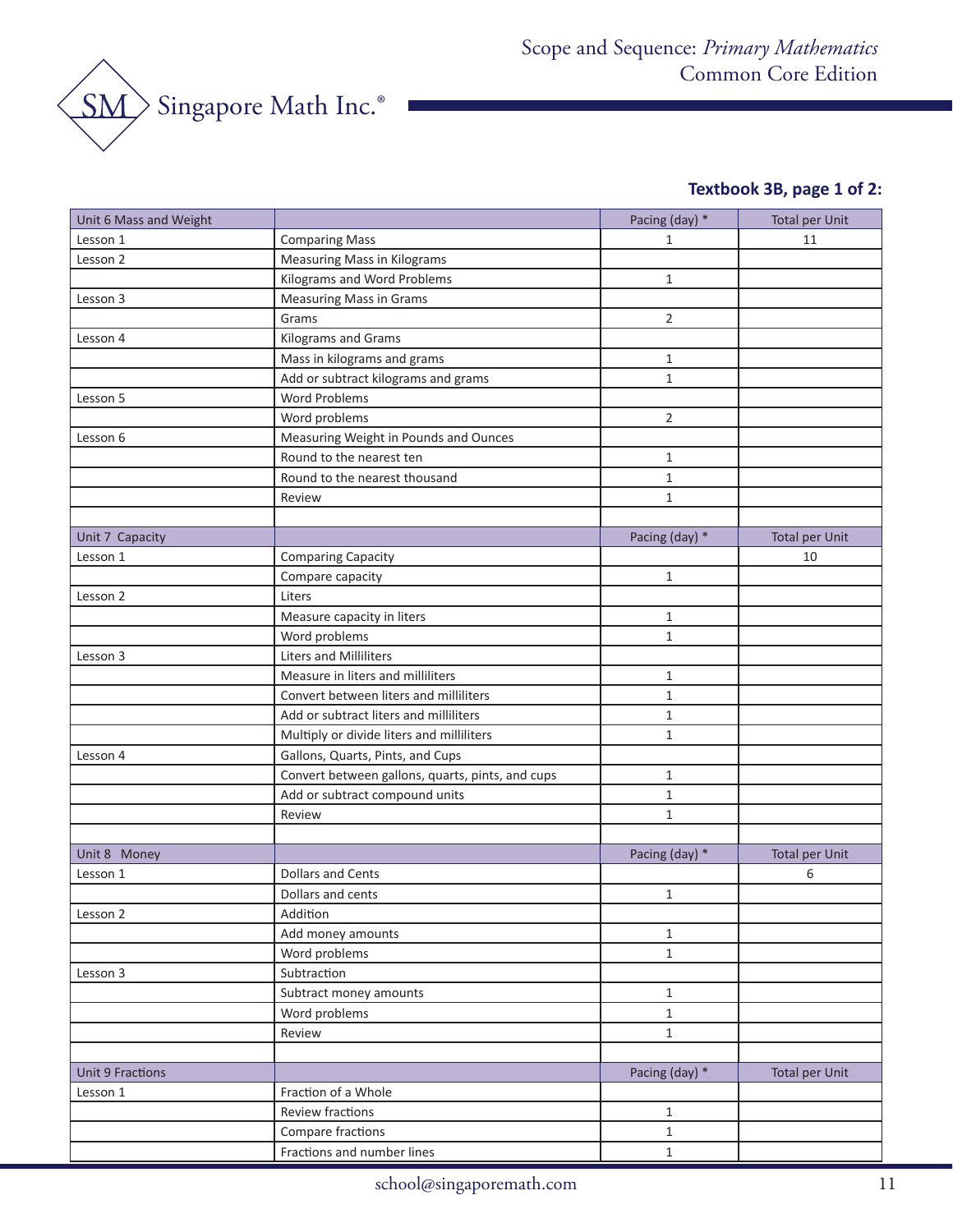

# **Textbook 3B, page 2 of 2:**

| Lesson 2<br><b>Equivalent Fractions</b><br>$\mathbf{1}$<br><b>Equivalent fractions</b><br>$\mathbf{1}$<br>Multiply to find equivalent fractions<br>$\mathbf 1$<br>Divide to find equivalent fractions<br>$\mathbf{1}$<br>Simplest form<br>$\mathbf{1}$ |
|--------------------------------------------------------------------------------------------------------------------------------------------------------------------------------------------------------------------------------------------------------|
|                                                                                                                                                                                                                                                        |
|                                                                                                                                                                                                                                                        |
|                                                                                                                                                                                                                                                        |
|                                                                                                                                                                                                                                                        |
| Compare fractions<br>$\mathbf{1}$                                                                                                                                                                                                                      |
| <b>Fractions and Measurements</b><br>Lesson 3                                                                                                                                                                                                          |
| Measure to a fraction of a unit<br>$\mathbf{1}$                                                                                                                                                                                                        |
| $\mathbf{1}$<br>Fractions and wholes                                                                                                                                                                                                                   |
| Fraction of a Set<br>Lesson 4                                                                                                                                                                                                                          |
| Parts of a set<br>$\,1\,$                                                                                                                                                                                                                              |
| $\mathbf{1}$<br>Review                                                                                                                                                                                                                                 |
|                                                                                                                                                                                                                                                        |
| Pacing (day) *<br><b>Total per Unit</b><br>Unit 10 Time                                                                                                                                                                                                |
| 9<br><b>Hours and Minutes</b><br>Lesson 1                                                                                                                                                                                                              |
| $\mathbf 2$<br>Hours and minutes                                                                                                                                                                                                                       |
| $\overline{2}$<br>Elapsed time                                                                                                                                                                                                                         |
| Convert time<br>$\mathbf{1}$                                                                                                                                                                                                                           |
| $\mathbf 1$<br>Word problems                                                                                                                                                                                                                           |
| Add or subtract hours and minutes<br>$\mathbf{1}$                                                                                                                                                                                                      |
| Other Units of Time<br>Lesson 2                                                                                                                                                                                                                        |
| Add or subtract minutes and seconds<br>$\mathbf{1}$                                                                                                                                                                                                    |
| $\mathbf 1$<br>Review                                                                                                                                                                                                                                  |
|                                                                                                                                                                                                                                                        |
| Pacing (day)<br><b>Total per Unit</b><br>Unit 11 Data Analysis                                                                                                                                                                                         |
| Presenting Data<br>3<br>Lesson 1<br>8                                                                                                                                                                                                                  |
| $\overline{2}$<br>Picture and bar graphs                                                                                                                                                                                                               |
| $\mathbf 2$<br>Line plots                                                                                                                                                                                                                              |
| $\,1\,$<br>Review                                                                                                                                                                                                                                      |
|                                                                                                                                                                                                                                                        |
| Pacing (day) *<br>Unit 12 Geometry<br><b>Total per Unit</b>                                                                                                                                                                                            |
| <b>Right Angles and Shapes</b><br>3<br>Lesson 1                                                                                                                                                                                                        |
| Right angles<br>$\mathbf{1}$                                                                                                                                                                                                                           |
| $\mathbf 1$<br>Shapes                                                                                                                                                                                                                                  |
| $\mathbf 1$<br>Review                                                                                                                                                                                                                                  |
|                                                                                                                                                                                                                                                        |
| Pacing (day) *<br><b>Total per Unit</b><br>Unit 13 Area and Perimeter                                                                                                                                                                                  |
| Lesson 1<br>Area<br>10<br>$\mathbf{1}$                                                                                                                                                                                                                 |
| $\,1\,$<br>Area                                                                                                                                                                                                                                        |
| $\,1\,$<br>Compare area                                                                                                                                                                                                                                |
| $\,1\,$<br>Square centimeters and square inches                                                                                                                                                                                                        |
| Lesson 2<br>Perimeter                                                                                                                                                                                                                                  |
| $\,1\,$<br>Perimeter                                                                                                                                                                                                                                   |
| $\,1\,$<br>Perimeter and area                                                                                                                                                                                                                          |
| $\,1\,$<br>Find perimeter                                                                                                                                                                                                                              |
| Area of a Rectangle<br>Lesson 3                                                                                                                                                                                                                        |
| Area of a rectangle<br>$\,1\,$                                                                                                                                                                                                                         |
| Composite Figures<br>Lesson 4                                                                                                                                                                                                                          |
| Area of composite figures<br>$\mathbf{1}$                                                                                                                                                                                                              |
| $\mathbf 1$<br>Review                                                                                                                                                                                                                                  |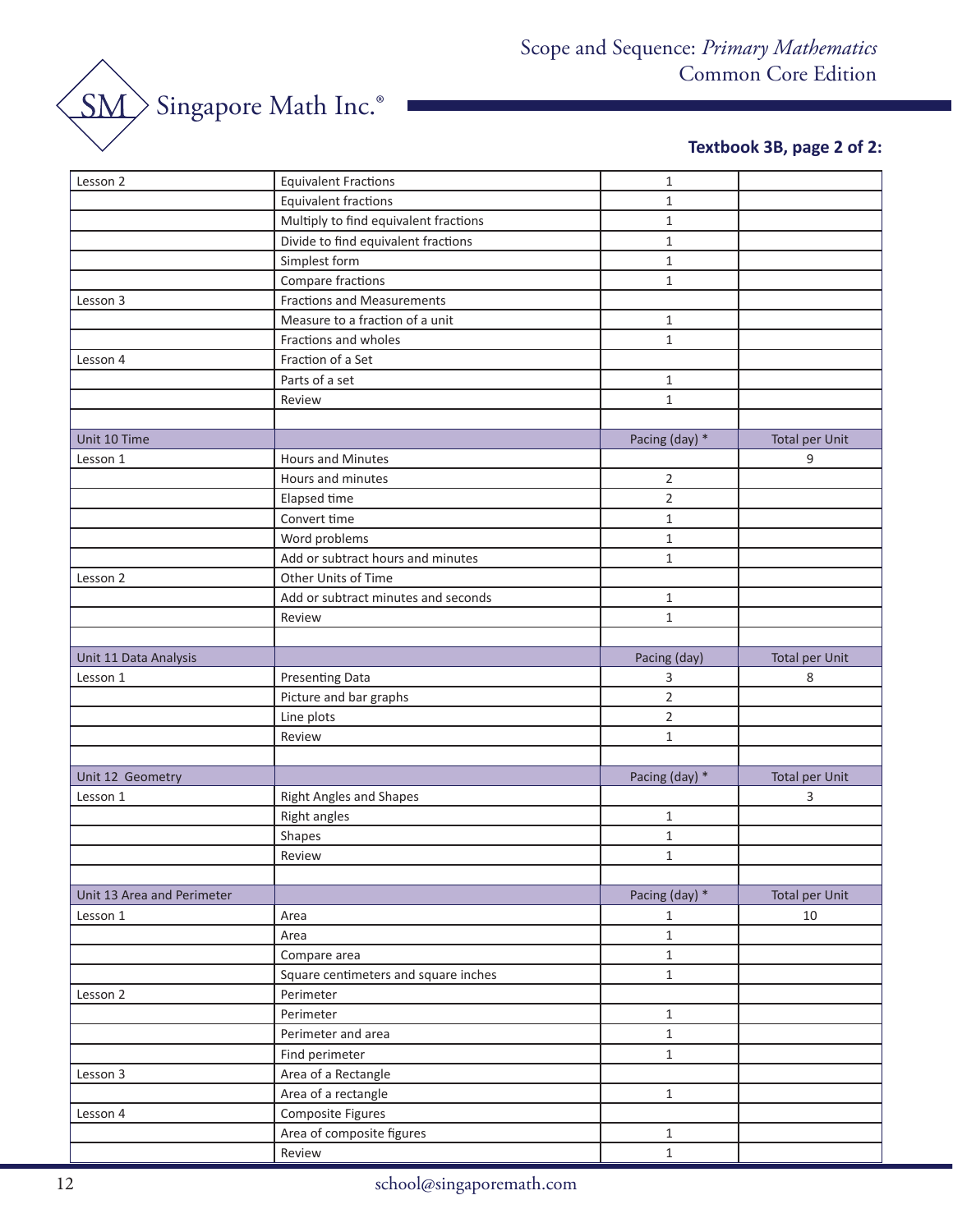

# **Textbook 4A, page 1 of 2:**

| Unit 1 Whole Numbers                                  |                                                        | Pacing (day) * | Total per chapter |
|-------------------------------------------------------|--------------------------------------------------------|----------------|-------------------|
| Lesson 1                                              | Numbers to 1,000,000                                   | 1              | 15                |
|                                                       | Tens, Thousands, Hundred Thousands and Millions        | $\overline{2}$ |                   |
|                                                       | Place values                                           | $\mathbf{1}$   |                   |
|                                                       | Millions                                               | $\mathbf{1}$   |                   |
|                                                       | Comparing and ordering numbers                         | $\mathbf{1}$   |                   |
|                                                       | Place value in computation                             | $\mathbf{1}$   |                   |
| Lesson 2                                              | Approximation                                          |                |                   |
|                                                       | Rounding to the nearest ten, hundred or thousand       | $\mathbf{1}$   |                   |
|                                                       | Rounding to the nearest ten thousand, hundred thousand | $\mathbf{1}$   |                   |
| Lesson 3                                              | Multiples                                              |                |                   |
|                                                       | Multiples                                              | $\mathbf{1}$   |                   |
| Lesson 4                                              | Factors                                                |                |                   |
|                                                       | Rectangular arrays and factors                         | $\mathbf{1}$   |                   |
|                                                       | Factors                                                | $\mathbf{1}$   |                   |
|                                                       | Common multiples                                       | $\mathbf{1}$   |                   |
| Lesson 5                                              | Order of Operations                                    |                |                   |
|                                                       | Addition and subtraction, multiplication and division  | $\mathbf{1}$   |                   |
|                                                       | Review                                                 | $\mathbf{1}$   |                   |
|                                                       |                                                        |                |                   |
| Unit 2 The Four Operations of<br><b>Whole Numbers</b> |                                                        | Pacing (day) * | Total per chapter |
| Lesson 1                                              | Addition and Subtraction                               |                | 22                |
|                                                       | <b>Addition and Subtraction</b>                        | 4              |                   |
|                                                       | Mental calculation                                     | 1              |                   |
|                                                       | Estimation in problem solving                          | $\mathbf{1}$   |                   |
| Lesson 2                                              | Mutliplication by a 1-Digit Number                     | $\overline{2}$ |                   |
|                                                       | Mutliplication                                         | 3              |                   |
|                                                       | Word problems                                          | 1              |                   |
| Lesson 3                                              | Division by Ones and Tens                              | $\overline{2}$ |                   |
|                                                       | Division                                               | $\mathbf 1$    |                   |
|                                                       | Word problems                                          | $\mathbf{1}$   |                   |
| Lesson 4                                              | Multiplication by a 2-digit Number                     | $\overline{2}$ |                   |
|                                                       | Multiplying by tens                                    | $\mathbf{1}$   |                   |
|                                                       | Multiplying a 2-digit number by a 2-digit number       | $\mathbf{1}$   |                   |
|                                                       | Estimation in multiplication                           | 1              |                   |
|                                                       | Review 2                                               | $\mathbf{1}$   |                   |
|                                                       |                                                        |                |                   |
| <b>Unit 3 Fractions</b>                               |                                                        | Pacing (day) * | Total per chapter |
| Lesson 1                                              | <b>Equivalent Fractions</b>                            | 1              | 19                |
|                                                       | <b>Equivalent Fractions</b>                            | $\overline{2}$ |                   |
|                                                       | Comparing fractions                                    | 3              |                   |
| Lesson 2                                              | Adding and Subtracting Like Fractions                  | $\overline{2}$ |                   |
|                                                       | Adding like fractions                                  | $\mathbf{1}$   |                   |
|                                                       | Subtracting like fractions                             | $\mathbf{1}$   |                   |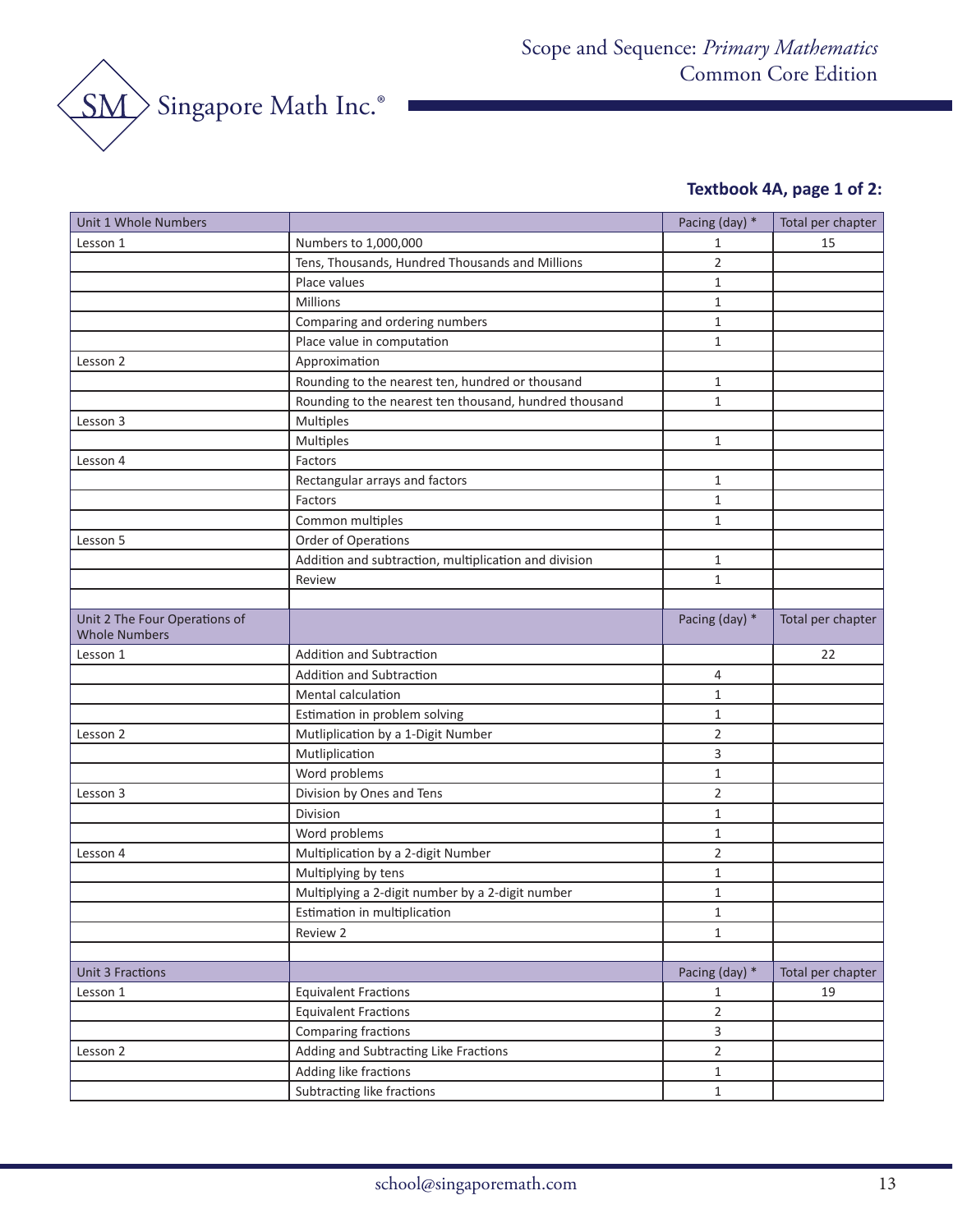

# **Textbook 4A, page 2 of 2:**

| Lesson 3                       | <b>Mixed Numbers</b>                             | $\mathbf{1}$   |                   |
|--------------------------------|--------------------------------------------------|----------------|-------------------|
|                                | Mixed numbers                                    | $\mathbf{1}$   |                   |
| Lesson 4                       | <b>Improper Fractions</b>                        | $\mathbf{1}$   |                   |
|                                | <b>Improper Fractions</b>                        | $\mathbf{1}$   |                   |
|                                | Improper fractions to mixed numbers              | $\mathbf{1}$   |                   |
|                                | Mixed numbers to improper fractions              | $\mathbf{1}$   |                   |
|                                | Mixed numbers and improper fractions             | $\mathbf{1}$   |                   |
| Lesson 5                       | <b>Fractions and Division</b>                    |                |                   |
|                                | Fractions and division                           | $\mathbf{1}$   |                   |
|                                | Review 3                                         | $\mathbf{1}$   |                   |
|                                |                                                  |                |                   |
| Unit 4 Operations on Fractions |                                                  | Pacing (day) * | Total per chapter |
| Lesson 1                       | Adding and Subtracting Related Fractions         |                | 13                |
|                                | Adding related fractions                         | $\mathbf{1}$   |                   |
|                                | Subtracting related fractions                    | $\mathbf{1}$   |                   |
| Lesson 2                       | Adding and Subtracting Mixed Numbers             |                |                   |
|                                | Adding mixed numbers with like denominators      | $\mathbf{1}$   |                   |
|                                | Subtracting mixed numbers with like denominators | $\mathbf{1}$   |                   |
| Lesson 3                       | Multiplying a Fraction and a Whole Number        |                |                   |
|                                | Multiplying a Fraction and a Whole Number        | $\mathbf{1}$   |                   |
| Lesson 4                       | Fraction of a Set                                |                |                   |
|                                | Fraction of a set                                | $\mathbf{1}$   |                   |
|                                | Value of a fraction of the set                   | $\mathbf{1}$   |                   |
|                                | A whole number times a fraction                  | $\mathbf{1}$   |                   |
|                                | Fractional part of a whole                       | $\mathbf{1}$   |                   |
|                                | Word problems 1                                  | $\mathbf{1}$   |                   |
|                                | More word problems 2                             | $\mathbf{1}$   |                   |
|                                | More word problems 3                             | $\mathbf{1}$   |                   |
|                                | Review 4                                         | $\mathbf{1}$   |                   |
|                                |                                                  |                |                   |
| <b>Unit 5 Measure</b>          |                                                  | Pacing (day) * | Total per chapter |
| Lesson 1                       | Looking Back                                     | 3              | 9                 |
| Lesson 2                       | Multiplying and Dividing Compound Measures       | $\mathbf{1}$   |                   |
|                                | Multiplying measures by 1-digit numbers          | $\mathbf{1}$   |                   |
|                                | Dividing measures by 1-digit numbers             | $\mathbf{1}$   |                   |
| Lesson 3                       | <b>Measures and Fractions</b>                    | $\mathbf{1}$   |                   |
|                                | Multiplying fractional measures                  | $\mathbf{1}$   |                   |
|                                | Review 5                                         | $\mathbf{1}$   |                   |
|                                |                                                  |                |                   |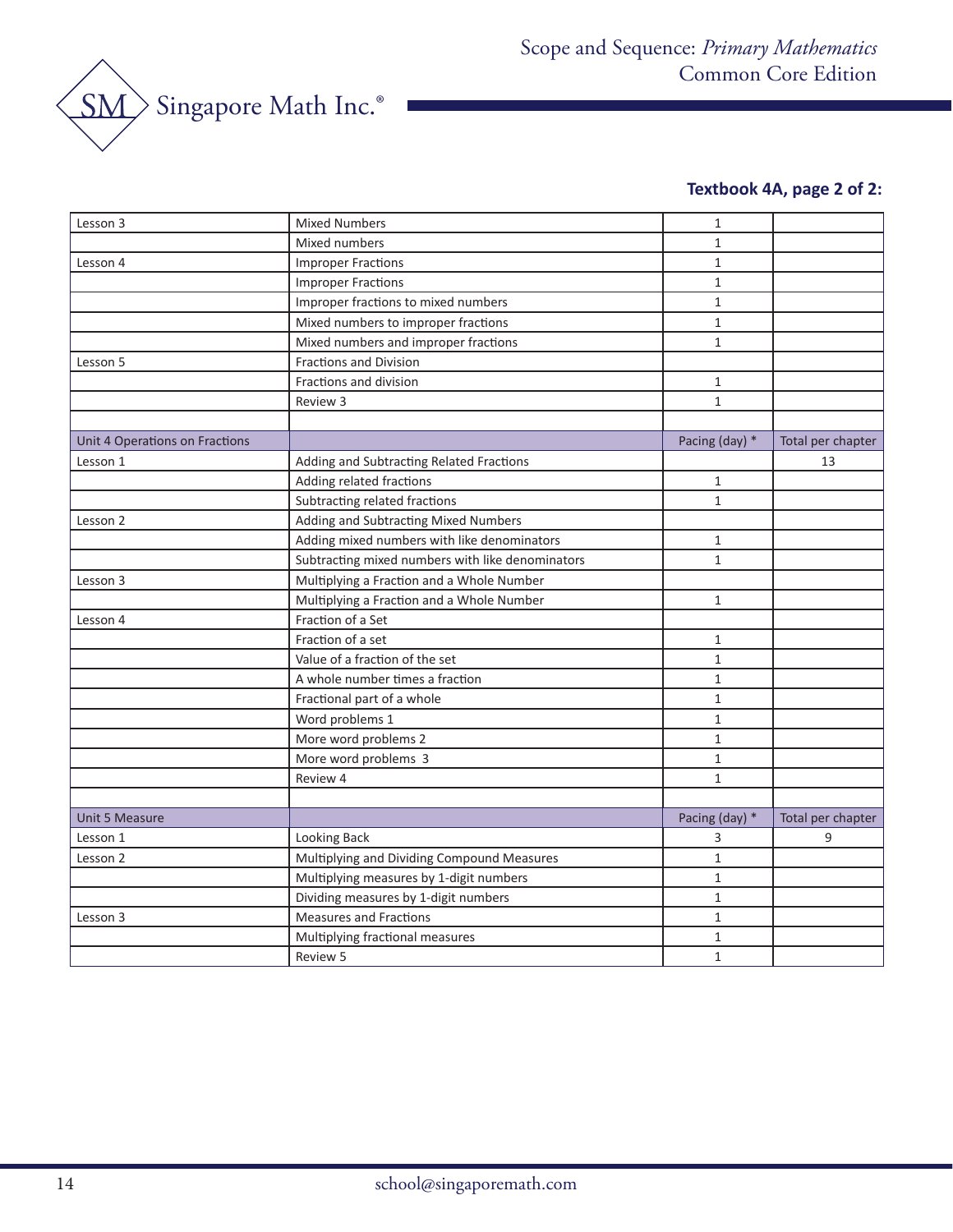

# **Textbook 4B, page 1 of 3:**

| Unit 6 Decimals                                  |                                                       | Pacing (day) * | Total per chapter |
|--------------------------------------------------|-------------------------------------------------------|----------------|-------------------|
| Lesson 1                                         | Tenths                                                | 2              | 15                |
|                                                  | 1-place decimals                                      | $\mathbf{1}$   |                   |
|                                                  | 1-place decimals greater than 1                       | $\mathbf{1}$   |                   |
|                                                  | Comparing 1-place decimals                            | $\mathbf{1}$   |                   |
|                                                  | Mixed numbers and decimals                            | $\mathbf{1}$   |                   |
| Lesson 2                                         | Hundredths                                            |                |                   |
|                                                  | 2-place decimals                                      | $\mathbf{1}$   |                   |
|                                                  | Decimals in dollars and cents                         | $\mathbf{1}$   |                   |
|                                                  | Interpreting 2-place decimals                         | $\mathbf{1}$   |                   |
|                                                  | Fractions and decimals                                | $\mathbf{1}$   |                   |
|                                                  | Adding and subtracting decimals                       | $\mathbf{1}$   |                   |
| Lesson 3                                         | Thousandths                                           |                |                   |
|                                                  | 3-place decimals                                      | $\mathbf{1}$   |                   |
|                                                  | Converting decimals to fractions                      | $\mathbf{1}$   |                   |
| Lesson 4                                         | Rounding                                              |                |                   |
|                                                  | Rounding to whole numbers                             | $\mathbf{1}$   |                   |
|                                                  | Review 6                                              | $\mathbf{1}$   |                   |
|                                                  |                                                       |                |                   |
| Unit 7 The Four Operations of<br><b>Decimals</b> |                                                       | Pacing (day) * | Total per chapter |
| Lesson 1                                         | Addition and Subtraction                              |                | 13                |
|                                                  | 1-place decimals                                      | $\mathbf{1}$   |                   |
|                                                  | 2-place decimals                                      | $\mathbf{1}$   |                   |
|                                                  | 1-place decimals                                      | $\mathbf{1}$   |                   |
|                                                  | 2-place decimals                                      | $\mathbf{1}$   |                   |
|                                                  | Estimation                                            | $\mathbf{1}$   |                   |
|                                                  | Word problems                                         | $\mathbf{1}$   |                   |
| Lesson 2                                         | Multiplication                                        |                |                   |
|                                                  | Multiplying 1-place decimals by 1-digit whole numbers | $\mathbf{1}$   |                   |
|                                                  | Multiplying 2-place decimals by 1-digit whole numbers | $\mathbf 1$    |                   |
|                                                  | Word problems                                         | $\mathbf{1}$   |                   |
| Lesson 3                                         | Division                                              |                |                   |
|                                                  | Dividing decimals 1                                   | $1\,$          |                   |
|                                                  | Dividing 2-place decimals                             | $\mathbf{1}$   |                   |
|                                                  | Word problems                                         | $\mathbf{1}$   |                   |
|                                                  | Review 7                                              | $\mathbf{1}$   |                   |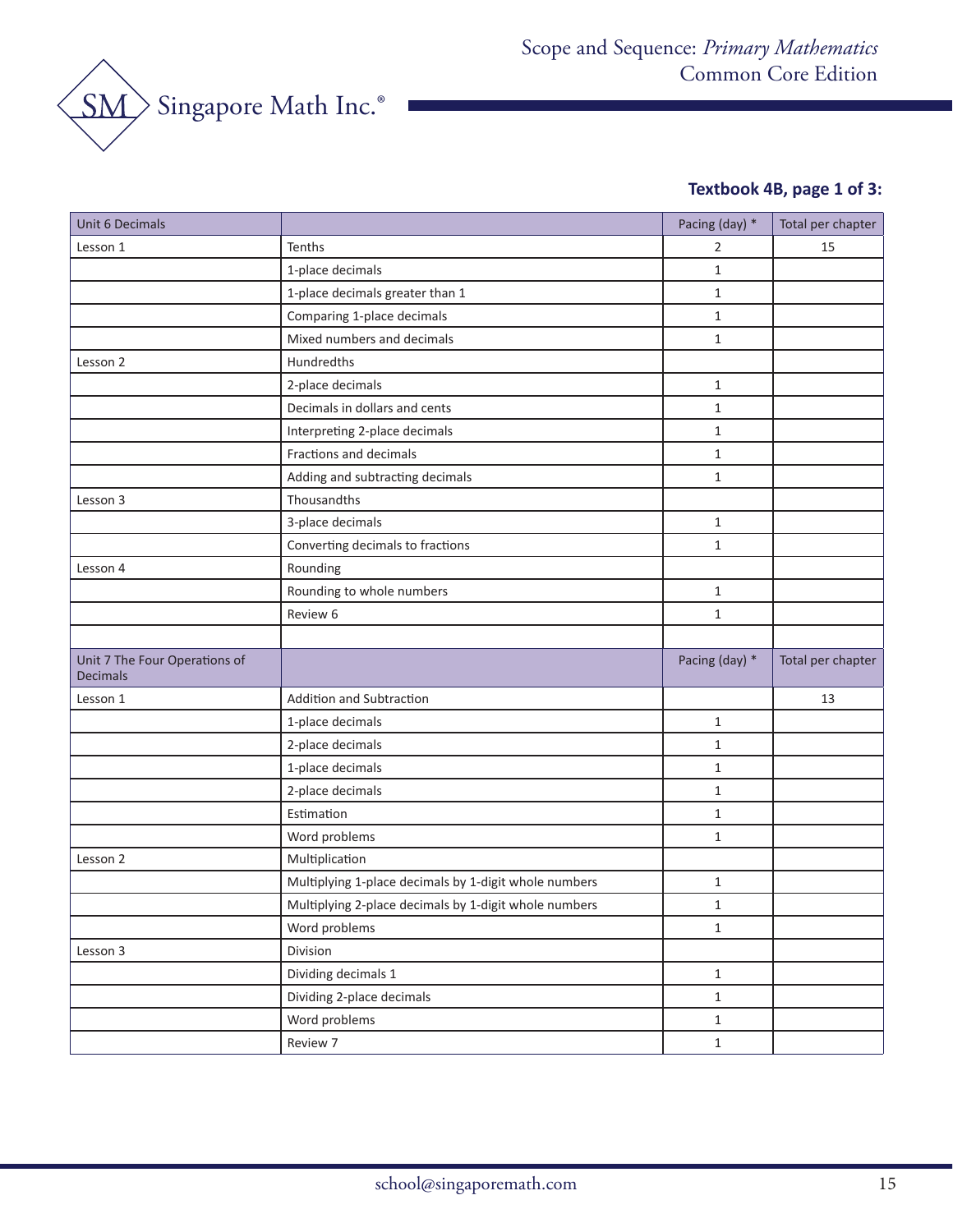

# **Textbook 4B, page 2 of 3:**

| Unit 8 Geometry           |                                                   | Pacing (day) * | Total per chapter |
|---------------------------|---------------------------------------------------|----------------|-------------------|
| Lesson 1                  | Points, Lines, Line Segments, Rays, and Angles    | $\mathbf{1}$   | 19                |
| Lesson 2                  | <b>Right Angles</b>                               | $\mathbf{1}$   |                   |
| Lesson 3                  | <b>Measuring Angles</b>                           | $\overline{2}$ |                   |
|                           | Angles and degrees                                | $\mathbf{1}$   |                   |
|                           | Constructing angles less than 180°                | $1\,$          |                   |
|                           | Estimating and measuring angles greater than 180° | $\mathbf{1}$   |                   |
| Lesson 4                  | Perpendicular Lines                               |                |                   |
|                           | Recognizing perpendicular lines                   | $1\,$          |                   |
|                           | Drawing perpendicular lines                       | $\mathbf{1}$   |                   |
| Lesson 5                  | <b>Parallel Lines</b>                             |                |                   |
|                           | Recognizing parallel lines                        | $\mathbf{1}$   |                   |
|                           | Drawing parallel lines                            | $\mathbf 1$    |                   |
| Lesson 6                  | Quadrilaterals                                    |                |                   |
|                           | Quadrilaterals                                    | $1\,$          |                   |
| Lesson 7                  | Triangles                                         | $\mathbf{1}$   |                   |
|                           | Properties of iscoceles and equilateral triangles | $\overline{2}$ |                   |
| Lesson 8                  | Line Symmetry                                     |                |                   |
|                           | Figures with line symmetry                        | $\mathbf{1}$   |                   |
|                           | Line of symmetry                                  | $1\,$          |                   |
|                           | Completing symmetric figures                      | $\mathbf{1}$   |                   |
|                           | Review 8                                          | $\mathbf{1}$   |                   |
|                           |                                                   |                |                   |
| Unit 9 Area and Perimeter |                                                   | Pacing (day) * | Total per chapter |
| Lesson 1                  | Area of Rectangles                                |                | 8                 |
|                           | Reviewing area                                    | $\mathbf 1$    |                   |
|                           | Perimeter of Rectangles                           | $\mathbf{1}$   |                   |
|                           | Reviewing rectangles                              | $\mathbf{1}$   |                   |
|                           | Finding the side of a rectangle                   | $\mathbf{1}$   |                   |
| Lesson 2                  | Composite Figures                                 |                |                   |
|                           | Perimeter of composite figures                    | $1\,$          |                   |
|                           | Area of composite figures                         | $\mathbf{1}$   |                   |
|                           | Area of paths                                     | $\mathbf{1}$   |                   |
|                           | Review 9                                          | $1\,$          |                   |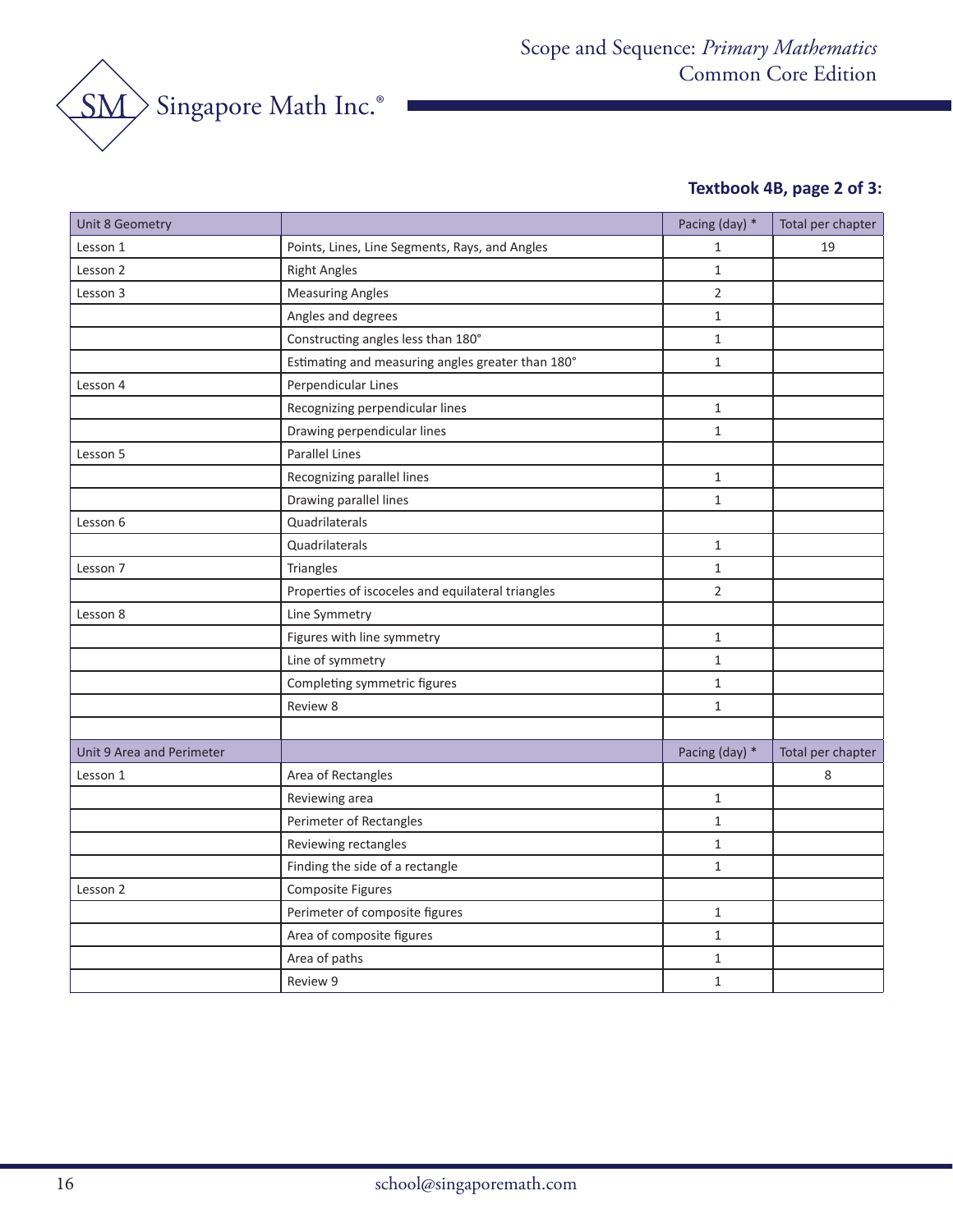

# **Textbook 4B, page 3 of 3:**

| Unit 10 Bar Graphs and Line Plots |                                               | Pacing (day) * | Total per chapter |
|-----------------------------------|-----------------------------------------------|----------------|-------------------|
| Lesson 1                          | <b>Bar Graphs</b>                             |                | 4                 |
|                                   | Bar graphs                                    | 1              |                   |
| Lesson 2                          | Line Plots                                    | 1              |                   |
|                                   | Line Plots                                    | 1              |                   |
|                                   | Review 10                                     | 1              |                   |
|                                   |                                               |                |                   |
| Unit 11 Volume                    |                                               | Pacing (day) * | Total per chapter |
| Lesson 1                          | <b>Cubic Units</b>                            |                | 4                 |
|                                   | Volume of solids (in cubic units/centimeters) | 1              |                   |
| Lesson 2                          | Volume of a Cuboid                            |                |                   |
|                                   | Volume of rectangular prisms                  | 1              |                   |
|                                   | Volume of water in rectangular containers     | 1              |                   |
|                                   | Review 11                                     | 1              |                   |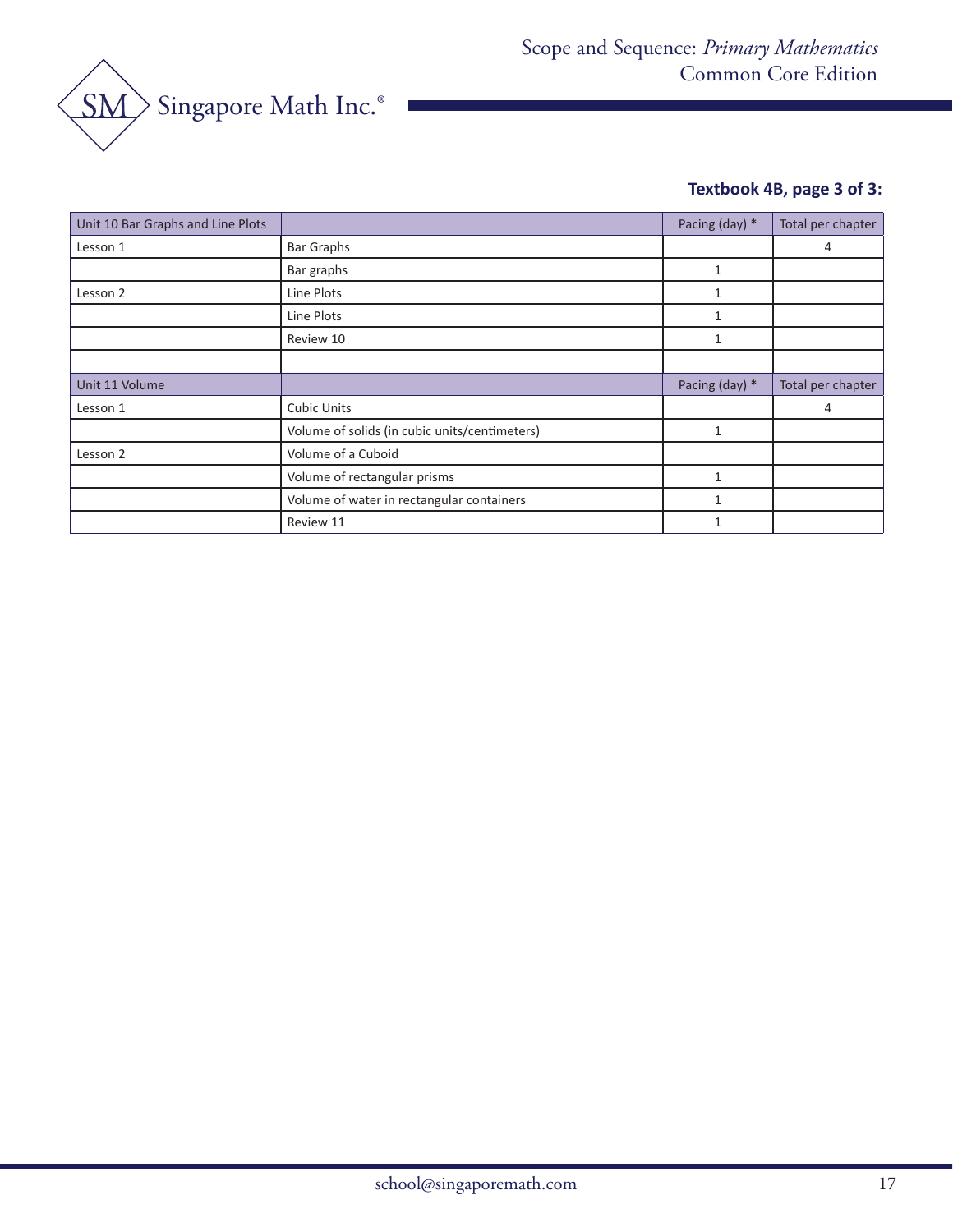

# **Textbook 5A, page 1 of 3:**

| Unit 1 Whole Numbers                                 |                                               | Pacing (day) *          | Total per chapter |
|------------------------------------------------------|-----------------------------------------------|-------------------------|-------------------|
| Lesson 1                                             | Large Numbers                                 |                         |                   |
|                                                      | Numbers to 1,000,000                          | $\mathbf{1}$            |                   |
| Lesson 2                                             | Approximation and Estimation                  |                         |                   |
|                                                      | Approximation                                 | 1                       |                   |
|                                                      | Estimation                                    | $\mathbf{1}$            |                   |
| Lesson 3                                             | <b>Factors and Multiples</b>                  |                         |                   |
| Lesson 4                                             | Prime Factorization                           |                         |                   |
|                                                      | <b>Prime Factorization</b>                    | $\mathbf{1}$            |                   |
| Lesson 5                                             | Multiplying by Tens, Hundreds or Thousands    | 1                       |                   |
|                                                      | Multiplying by Tens, Hundreds or Thousands    | $\mathbf{1}$            |                   |
| Lesson 6                                             | Dividing by Tens, Hundreds or Thousands       | 1                       |                   |
|                                                      | Dividing by Tens, Hundreds or Thousands       | 1                       |                   |
|                                                      | Review 1                                      | 1                       |                   |
|                                                      |                                               |                         |                   |
| Unit 2 More Calculation with Whole<br><b>Numbers</b> |                                               | Pacing (day) *          | Total per chapter |
| Lesson 1                                             | Order of Operations                           |                         | 16                |
|                                                      | Solving calculations with parentheses         | 1                       |                   |
|                                                      | Identifying distributive property             | 1                       |                   |
| Lesson 2                                             | Methods of Mental Calculation                 |                         |                   |
|                                                      | Practicing Mental Addition and Multiplication | $\mathbf{1}$            |                   |
| Lesson 3                                             | Looking Back: Word Problems                   |                         |                   |
|                                                      | <b>Understanding Word Problems</b>            | 1                       |                   |
|                                                      | Solving Word Problems                         | $\mathbf{1}$            |                   |
| Lesson 4                                             | Multiplication by a 2-Digit Whole Number      |                         |                   |
|                                                      | Multiplication by a 2-Digit Whole Number      | $\overline{2}$          |                   |
| Lesson 5                                             | Division by a 2-digit Whole Number            |                         |                   |
|                                                      | Division by a 2-digit Number                  | $\overline{2}$          |                   |
|                                                      | Dividing with a 1-digit quotient              | 2                       |                   |
|                                                      | Dividing with a 2-digit quotient              | $\overline{\mathbf{c}}$ |                   |
|                                                      | Dividing with a 3-digit quotient              | $\overline{2}$          |                   |
|                                                      | Review 2                                      | $\mathbf{1}$            |                   |
|                                                      |                                               |                         |                   |
| <b>Unit 3 Fractions</b>                              |                                               | Pacing (day) *          | Total per chapter |
| Lesson 1                                             | Looking Back                                  |                         |                   |
|                                                      | <b>Review Fraction Concepts</b>               | $\mathbf{1}$            |                   |
| Lesson 2                                             | <b>Fractions and Division</b>                 | $\mathbf{1}$            |                   |
|                                                      | Fraction and Division                         | $\mathbf{1}$            |                   |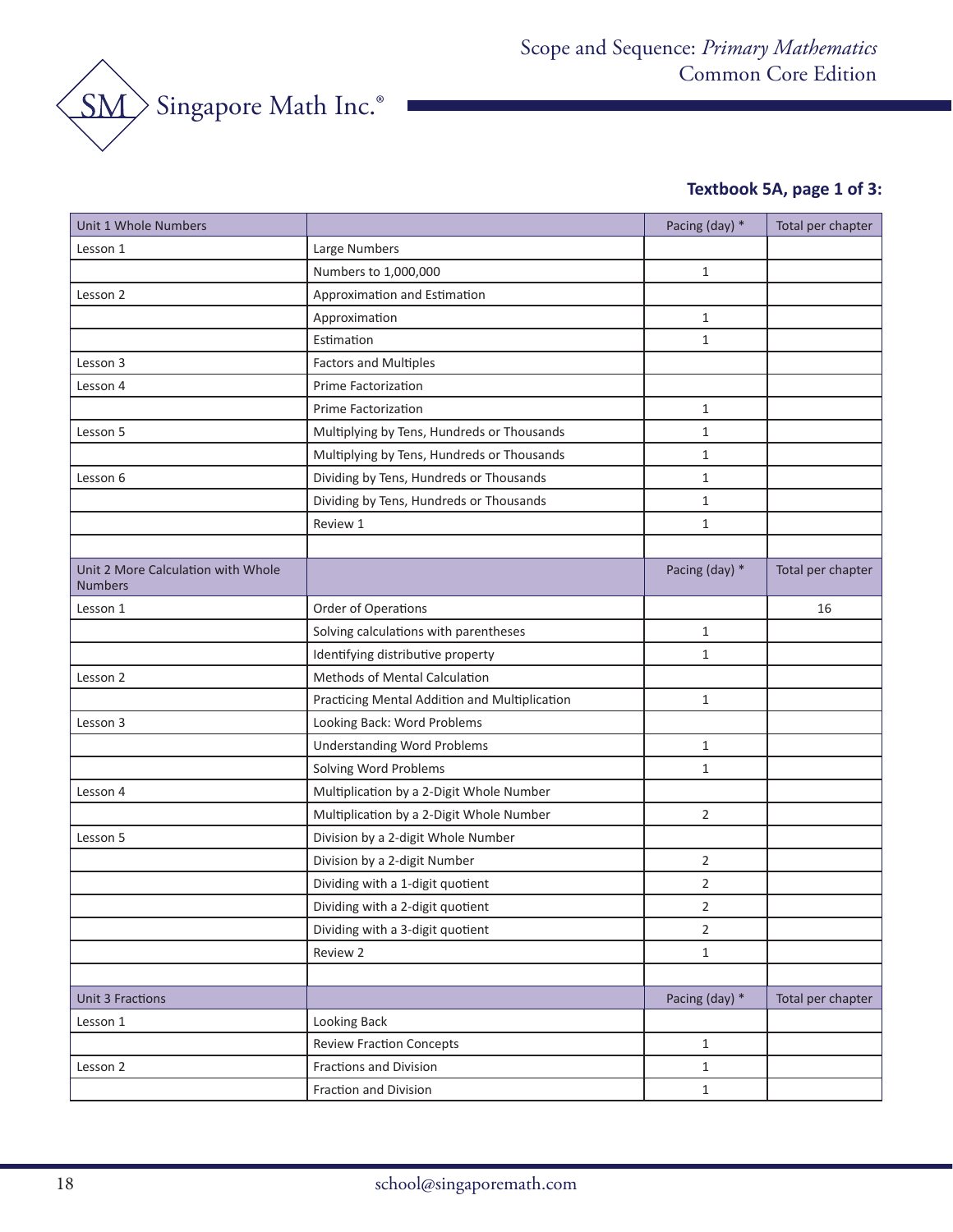

# **Textbook 5A, page 2 of 3:**

| Lesson 3                             | Addition and Subtraction of Unlike Fractions      | $\mathbf{1}$   |                   |
|--------------------------------------|---------------------------------------------------|----------------|-------------------|
|                                      | <b>Add Unlike Fractions</b>                       | $\overline{2}$ |                   |
|                                      | <b>Subtract Unlike Fractions</b>                  | 2              |                   |
| Lesson 4                             | Addition and Subtraction of Mixed numbers         | $\mathbf{1}$   |                   |
|                                      | Add mixed numbers                                 | 2              |                   |
|                                      | Subtract mixed numbers                            | 2              |                   |
| Lesson 5                             | Product of a Fraction and Whole Number            |                |                   |
|                                      | Product of a Fraction and Whole Number            | $\overline{2}$ |                   |
| Lesson 6                             | <b>Word Problems</b>                              |                |                   |
|                                      | Word problems                                     | 2              |                   |
|                                      | Review 3                                          | $\mathbf{1}$   |                   |
|                                      |                                                   |                |                   |
| Unit 4 Multiply and Divide Fractions |                                                   | Pacing (day) * | Total per chapter |
| Lesson 1                             | <b>Product of Fractions</b>                       |                | 13                |
|                                      | A fraction of a fraction                          | $\mathbf{1}$   |                   |
|                                      | Product of fractions                              | $\mathbf{1}$   |                   |
| Lesson 2                             | <b>Word Problems</b>                              |                |                   |
|                                      | <b>Word Problems</b>                              | $\mathbf{1}$   |                   |
| Lesson 3                             | Dividing a fraction by a whole number             | $\mathbf{1}$   |                   |
|                                      | Dividing a fraction by a whole number             | $\mathbf{1}$   |                   |
| Lesson 4                             | Dividing by a Fraction                            |                |                   |
|                                      | Divide a whole number by a unit fraction          | $\mathbf{1}$   |                   |
|                                      | Divide a fraction by a unit fraction              | $\mathbf{1}$   |                   |
|                                      | Divide a whole number by a fraction               | $\mathbf{1}$   |                   |
|                                      | Divide a fraction by a fraction                   | $\mathbf{1}$   |                   |
| Lesson 5                             | More Word Problems                                | $\mathbf{1}$   |                   |
|                                      | Word problems 1                                   | $\mathbf{1}$   |                   |
|                                      | Word problems 2                                   | $\mathbf{1}$   |                   |
|                                      | Review 4                                          | $\mathbf{1}$   |                   |
|                                      |                                                   |                |                   |
| Unit 5 Perimeter and Area            |                                                   | Pacing (day) * | Total per chapter |
| Lesson 1                             | <b>Square Units</b>                               |                | 8                 |
|                                      | <b>Square Units</b>                               | $\mathbf{1}$   |                   |
| Lesson 2                             | Area of Composite Figures - Rectangle and Squares | $\overline{2}$ |                   |
|                                      | Rectangle and Squares                             | $\mathbf{1}$   |                   |
| Lesson 4                             | Area of a Triangle                                |                |                   |
|                                      | Area of a Triangle                                | $\mathbf{1}$   |                   |
|                                      | Area of a Triangle (again)                        | $\mathbf{1}$   |                   |
| Lesson 5                             | Area of a Parallelogram                           |                |                   |
|                                      | Area of a Parallelogram                           | $\mathbf{1}$   |                   |
|                                      | Review 5                                          | $\mathbf{1}$   |                   |
|                                      |                                                   |                |                   |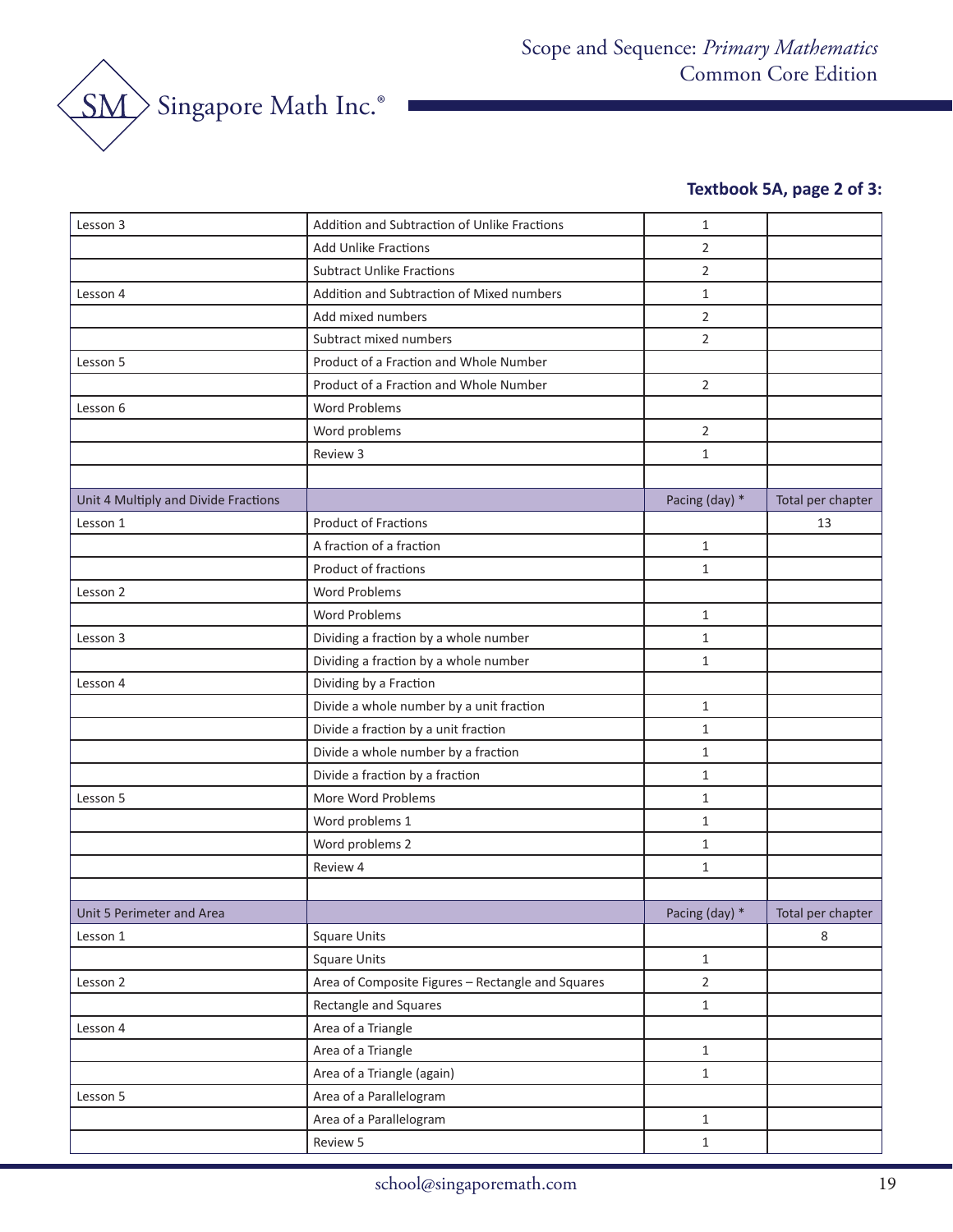

# **Textbook 5A, page 3 of 3:**

| Unit 6 Ratio |                                   | Pacing (day) * | Total per chapter |
|--------------|-----------------------------------|----------------|-------------------|
| Lesson 1     | <b>Finding Ratio</b>              |                |                   |
|              | <b>Finding Ratio</b>              |                |                   |
| Lesson 2     | Equivalent ratios                 |                |                   |
|              | Equivalent ratios 1               |                |                   |
|              | Equivalent ratios 2               |                |                   |
| Lesson 3     | <b>Combining Three Quantities</b> |                |                   |
|              | Combining three quantities        |                |                   |
|              | Review 6                          |                |                   |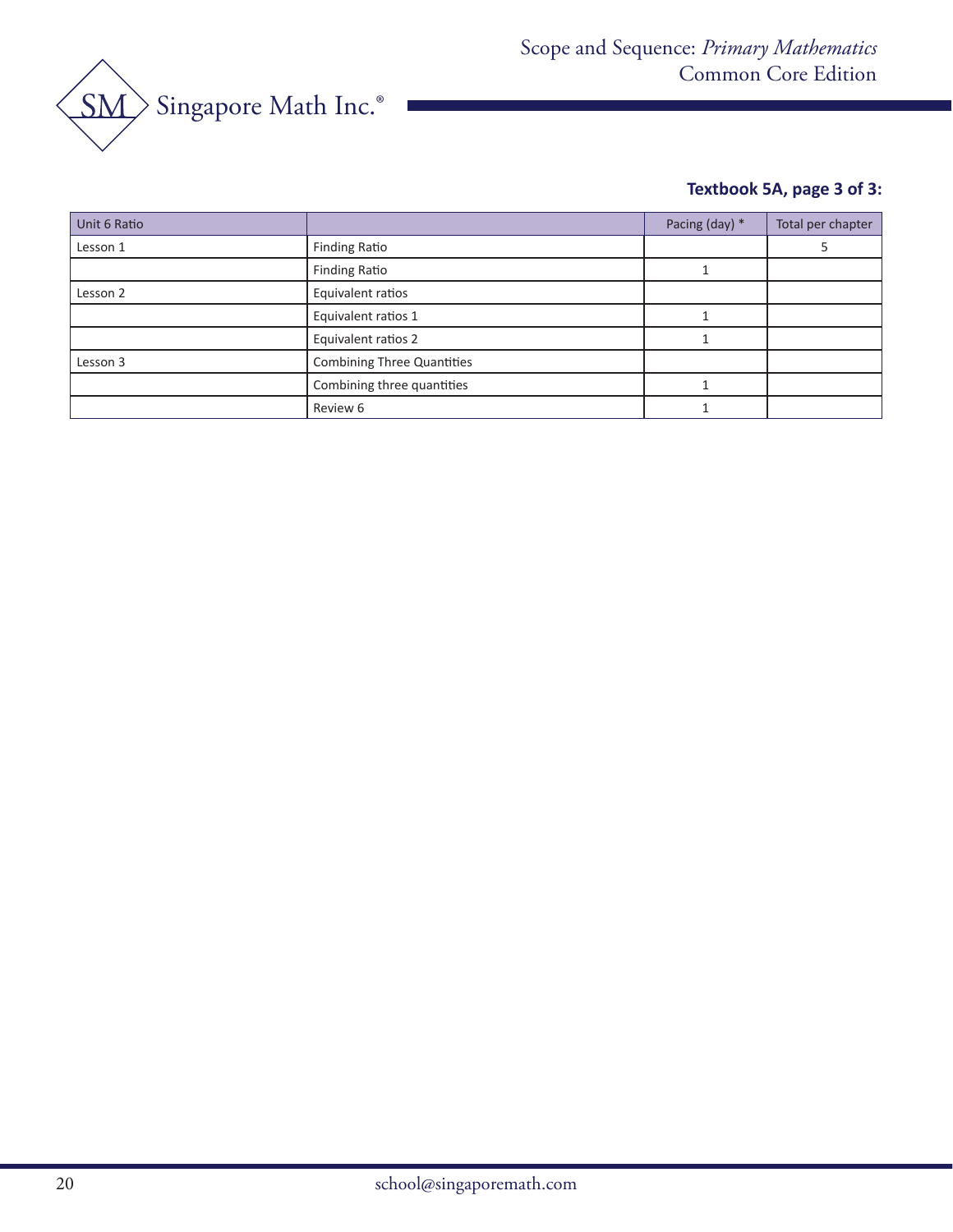

# **Textbook 5B, page 1 of 3:**

| <b>Unit 7 Decimals</b>   |                                                                                               | Pacing (day) * | Total per chapter |
|--------------------------|-----------------------------------------------------------------------------------------------|----------------|-------------------|
| Lesson 1                 | Tenths, Hundredths and Thousandths                                                            |                | 14                |
|                          | Tenths, Hundredths and Thousandths                                                            | 1              |                   |
|                          | <b>Ordering and Comparing Decimals</b>                                                        | $\mathbf{1}$   |                   |
| Lesson 2                 | Approximation                                                                                 |                |                   |
|                          | Rounding to whole numbers, and to 1 and 2 decimal<br>places                                   | $\mathbf{1}$   |                   |
| Lesson 3                 | <b>Add and Subtract Decimals</b>                                                              | $\mathbf{1}$   |                   |
|                          | Adding decimals and subtracting decimals                                                      | $\mathbf{1}$   |                   |
| Lesson 4                 | Multiply and Divide Decimals by 1-digit Whole Number                                          | $\mathbf{1}$   |                   |
|                          | Multiply Decimals by 1-digit Whole Number                                                     | 1              |                   |
|                          | Dividing Decimals by 1-digit Whole Number                                                     | 1              |                   |
|                          | <b>Expressing Fractions as Decimals</b>                                                       | $\mathbf{1}$   |                   |
| Lesson 5                 | Multiplication by Tens, Hundreds or Thousands                                                 |                |                   |
|                          | Multiplying by 10 and Tens                                                                    | $\mathbf{1}$   |                   |
|                          | Multiplying by 100, 1000, Hundreds and Thousands                                              | $\mathbf{1}$   |                   |
| Lesson 6                 | Division by Tens, Hundeds or Thousands                                                        |                |                   |
|                          | Dividing a decimal by 10 and Tens                                                             | $\mathbf{1}$   |                   |
|                          | Dividing a decimal by 100, 1000, Hundreds and Thousands                                       | 1              |                   |
|                          | Review 7                                                                                      | 1              |                   |
|                          |                                                                                               |                |                   |
| Unit 8 More Calculations |                                                                                               | Pacing (day) * | Total per chapter |
| Lesson 1                 | Multiplication by a 2-Digit Whole Number                                                      |                | 8                 |
|                          | Multiplication by a 2-Digit Whole Number                                                      | 1              |                   |
| Lesson 2                 | Division by a 2-Digit Whole Number                                                            |                |                   |
|                          | Division by a 2-Digit whole number                                                            | 1              |                   |
| Lesson 3                 | Multiplication by a Decimal                                                                   |                |                   |
|                          | Multiplying by a decimal by 0.1 and 0.01                                                      | 1              |                   |
|                          | Multiplying decimals by another decimal                                                       | $\mathbf{1}$   |                   |
| Lesson 4                 | Division by a Decimal                                                                         |                |                   |
|                          | Division by a Decimal                                                                         | $\mathbf{1}$   |                   |
| Lesson 5                 | <b>Conversion of Measures</b>                                                                 |                |                   |
|                          | Conversion of measurements in decimal form (from larger<br>unit to small compound units)      | $\mathbf{1}$   |                   |
|                          | Conversion of measurements in decimal form (from small-<br>er compound units to larger units) | $\mathbf{1}$   |                   |
|                          | Review 8                                                                                      | $\mathbf{1}$   |                   |
|                          |                                                                                               |                |                   |
| Unit 9 Volume            |                                                                                               | Pacing (day) * | Total per chapter |
| Lesson 1                 | <b>Cubic Units</b>                                                                            |                | 8                 |
|                          | Volume of solids (in cubic units/centimeters)                                                 | $\mathbf{1}$   |                   |
| Lesson 2                 | Volume of Rectangular Prisms                                                                  | $\mathbf{1}$   |                   |
|                          | Volume of rectangular prisms                                                                  | $\overline{2}$ |                   |
|                          | Volume of water in rectangular containers                                                     | $\overline{2}$ |                   |
| Lesson 3                 | Finding the Volume of a Solid                                                                 |                |                   |
|                          | Finding the Volume of a Solid                                                                 | $\mathbf{1}$   |                   |
|                          | Review 9                                                                                      | $\mathbf 1$    |                   |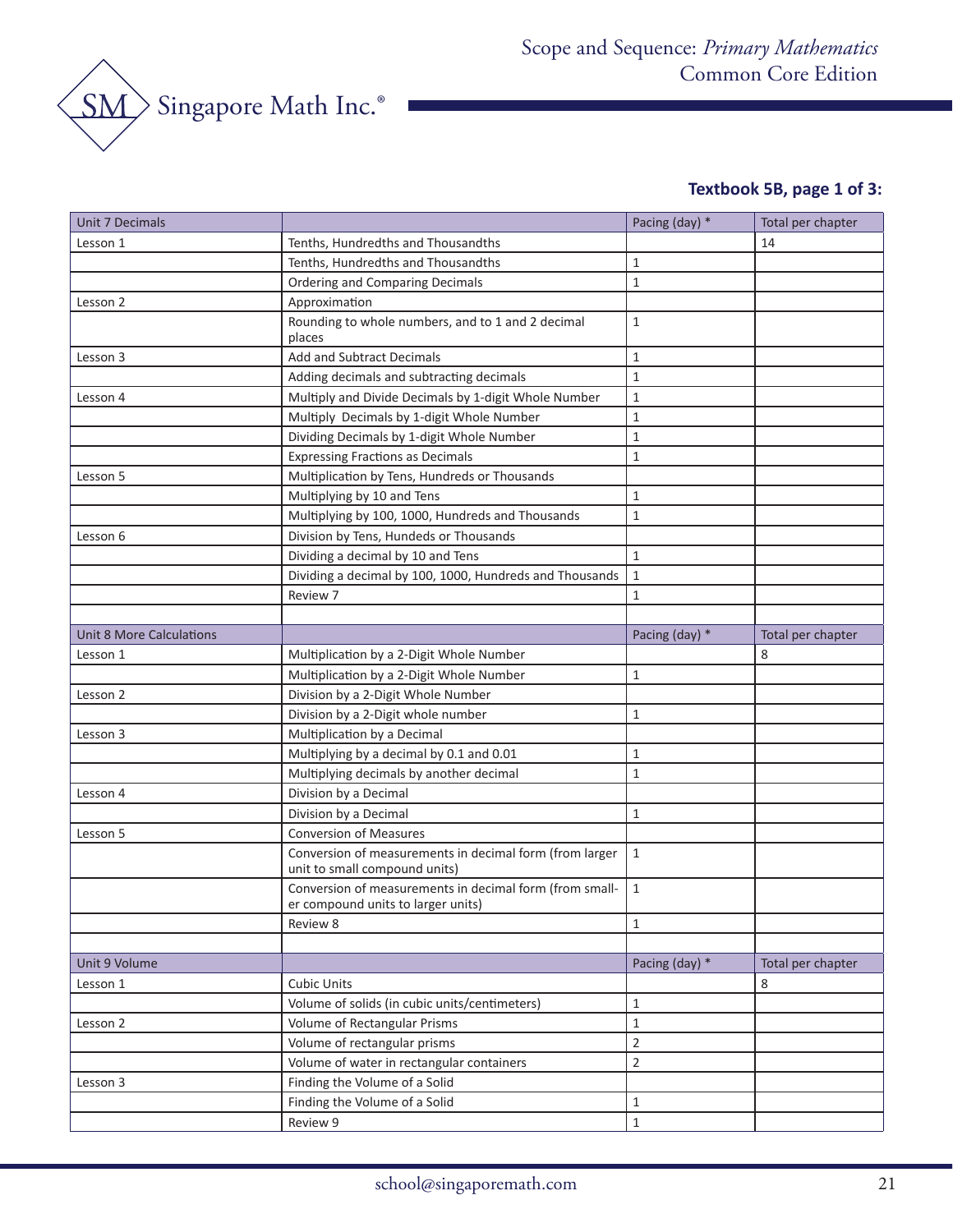

# **Textbook 5B, page 2 of 3:**

| Unit 10 Average, Plots and Graphs               |                                                   | Pacing (day) * | Total per chapter |
|-------------------------------------------------|---------------------------------------------------|----------------|-------------------|
| Lesson 1                                        | Average                                           |                | 10                |
|                                                 | Average                                           | $\mathbf{1}$   |                   |
|                                                 | Finding the average of measurement compound units | $\mathbf{1}$   |                   |
|                                                 | Solving word problems                             | $\mathbf{1}$   |                   |
| Lesson 2                                        | Line Plots                                        |                |                   |
|                                                 | Line Plots                                        |                |                   |
| Lesson 3                                        | Coordinate Graphs                                 | 1              |                   |
|                                                 | Ordered pairs                                     | $\mathbf{1}$   |                   |
|                                                 | Linear graphs                                     | $\mathbf{1}$   |                   |
|                                                 | Vertical and horizontal lines                     | $\mathbf{1}$   |                   |
|                                                 | Linear graphs for data                            | $\mathbf{1}$   |                   |
| Lesson 4                                        | Line Graphs                                       |                |                   |
|                                                 | Line graphs                                       | 1              |                   |
|                                                 | Review 10                                         | $\mathbf{1}$   |                   |
|                                                 |                                                   |                |                   |
| Unit 11 Angles, Triangles and<br>Quadrilaterals |                                                   | Pacing (day)   | Total per chapter |
| Lesson 1                                        | Looking Back                                      | 1              | 10                |
| Lesson 2                                        | Finding Unknown Angles                            |                |                   |
|                                                 | Angles on lines and at a point                    | 1              |                   |
| Lesosn 3                                        | Finding Unknown Angles in Triangles               |                |                   |
|                                                 | Sum of Angles of a Triangle                       | $\mathbf 1$    |                   |
|                                                 | Exterior angle of triangles                       | $\mathbf{1}$   |                   |
|                                                 | Isoceles and Equilateral Triangles                | $\mathbf{1}$   |                   |
|                                                 | Finding unknown angles in a triangle              | $\mathbf{1}$   |                   |
| Lesson 4                                        | Finding Unknown Angles in Quadrilaterals          |                |                   |
|                                                 | Angles in a Quadrilateral                         | $\mathbf{1}$   |                   |
|                                                 | Parallelograms                                    | 1              |                   |
|                                                 | Finding unknown angles in quadrilaterals          | $\mathbf{1}$   |                   |
|                                                 | Review 11                                         | $\mathbf 1$    |                   |
|                                                 |                                                   |                |                   |
| Unit 12 Percentage                              |                                                   | Pacing (day)   | Total per chapter |
| Lesson 1                                        | Percent                                           |                | 9                 |
|                                                 | Understanding percentages                         | 1              |                   |
|                                                 | Expressing decimal as percentage and vice versa   | 1              |                   |
|                                                 | Expressing percentage as fraction                 | $\mathbf 1$    |                   |
| Lesson 2                                        | Writing Fractions as Percentages                  |                |                   |
|                                                 | Expressing fraction as percentage 1               | $\mathbf 1$    |                   |
|                                                 | Expressing fraction as percentage 2               | $\mathbf{1}$   |                   |
|                                                 | Word problems                                     | $\mathbf{1}$   |                   |
| Lesson 3                                        | Percentage of a Quantity                          |                |                   |
|                                                 | Finding the value of a percentage part of a whole | $\mathbf 1$    |                   |
|                                                 | Word problems                                     | $\mathbf{1}$   |                   |
|                                                 | Review 12                                         | $\mathbf 1$    |                   |